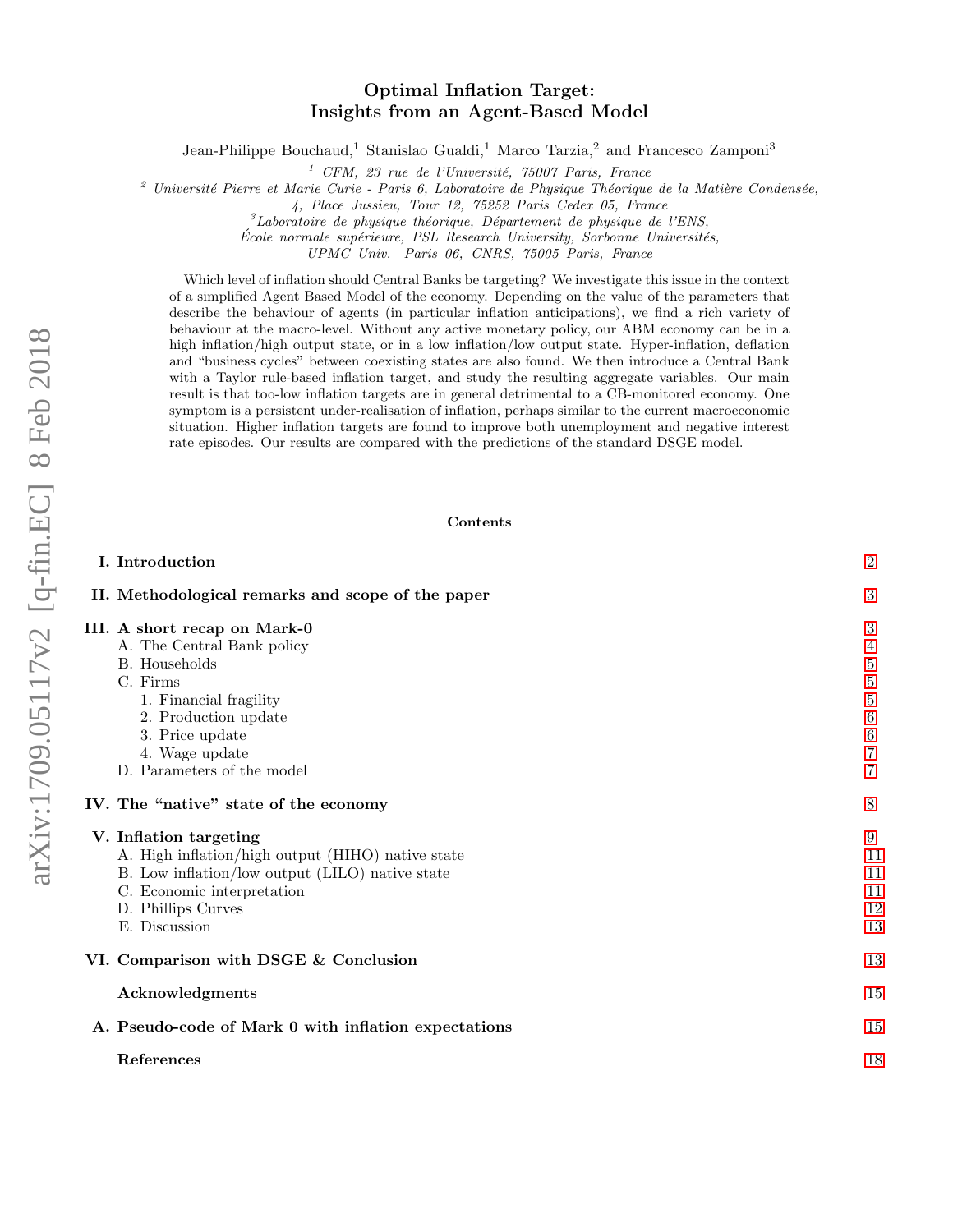### <span id="page-1-0"></span>I. INTRODUCTION

Most Central Banks around the world nowadays adjust their monetary policy to reach a 2%/year inflation target. The rationale for choosing 2% rather than 1% or 3% is however not clear, as with many other "magic numbers" religiously used in economic policy. The recent crisis has put to the fore the problem of negative nominal interest rates, which can be seen as a consequence of low inflation targets and thus low baseline rates. As emphasized by O. Blanchard in 2010 [\[1\]](#page-17-1), "As a matter of logic, higher average inflation and thus higher average nominal interest rates before the crisis would have given more room for monetary policy to be eased during the crisis." This view is however disputed by many economists, who strongly argue against a raise of the inflation target (see e.g. [\[2,](#page-17-2) [3\]](#page-17-3) for a recent overview, and for a discussion of the historical origin of the 2% target). A major argument to that effect is the credibility of Central Banks, who have succeeded in anchoring low-inflation expectations in the minds of economic agents. If the inflation target is changed in the face of new circumstances, these expectations may un-moor, and the very efficiency of monetary policy may suffer as a consequence. Clearly, the fear of a lurking run-away inflation is weighing heavily on the debate.

Yet, the question of an "optimal" inflation level is well worth considering, and policy makers are eager to receive inputs from academic research. As Federal Reserve Chairwoman J. Yellen recently declared [\[4\]](#page-17-4): "We very much look forward to seeing research by economists that will help inform our future decisions on this". Of course, optimality needs to be defined and different criteria (i.e. welfare functions) may lead to different results. More important still is the modelling framework used to describe the economy. A clear puzzle is that standard monetary theories imply zero or negative optimal inflation rates, at variance with Central Banks' inflation targets [\[5\]](#page-17-5). The standard DSGE machinery – the "workhorse" of monetary economists  $[6]$  – has recently been extended to cope with non-zero inflation rates, and generally concludes that the optimal inflation rate should be smaller than 2% [\[7\]](#page-17-7). However, DSGE models are based on a series of highly debatable assumptions, and have been under intense fire after the 2007 crisis: see the insightful set of contributions in the Oxford Review of Economic Policy [\[8\]](#page-17-8); see also [\[9–](#page-17-9)[12\]](#page-17-10).

Another route is provided by Agent Based Models (ABM) in which reasonable behavioural rules replace the representative DSGE agent with a fully rational long-term plan. ABMs can include a number of economically relevant features which would be very difficult to accommodate within the DSGE straight-jacket [\[13](#page-17-11)[–17\]](#page-17-12). Many simplifying, sometimes ad-hoc assumptions are of course necessary, but a considerable advantage of ABMs is that interaction-induced, collective effects are present, whereas DSGE models reduce the whole economy to a small number of representative agents. As a consequence, the global "equilibrium" state of the economy is an emergent property in the former case, while it is a deus ex machina in the latter case.

In particular, *crises* (i.e. large swings in the output) can occur endogenously within ABMs [\[18,](#page-17-13) [19\]](#page-17-14). DSGE models, on the other hand, only describe small, mean-reverting fluctuations around the postulated equilibrium and crises can only result from exogenous, unpredictable shocks.<sup>1</sup> As a case in point, we found in [\[21\]](#page-17-15) that the aggregate behavior of the economy is not a smooth function of the baseline interest rate: the fact that firms are risk averse and fear going into debt leads to more unemployment that can spiral into a destabilizing feedback loop. This is one of the "dark corners" [\[22\]](#page-17-16) that ABMs can help uncovering.

While there is a growing literature on monetary policies in ABMs [\[14,](#page-17-17) [23–](#page-17-18)[27\]](#page-17-19), the optimal inflation target question has not been investigated using ABMs (although see [\[23\]](#page-17-18) where the success of *targeting policies* is discussed within the framework of an ABM). In this paper, we take on this issue using an arguably over-simplified, bare-bone ABM dubbed "Mark-0", studied in great details in [\[19,](#page-17-14) [21\]](#page-17-15) following previous work by the group of Delli Gatti et al. [\[18\]](#page-17-13) (see also [\[23,](#page-17-18) [28\]](#page-17-20)). As discussed in [\[19\]](#page-17-14), the Mark-0 economy can be in different "macro-states" (HIHO: high inflation/high input, or LILO: low inflation/low output), depending on various parameters of the model. These parameters describe in a phenomenological way the behaviour of agents (firms, households and banks), and their response to different economic stimuli. Interestingly, small changes in the value of these parameters can indeed induce sharp variations in aggregate output, unemployment or inflation  $[19, 21]$  $[19, 21]$ .<sup>2</sup> This allows us to consider different baseline economies and study the influence of the chosen inflation target on the total output, on the real interest rate and on the probability of negative nominal interest rates.

Our main conclusion is that in general, increasing the inflation target reduces unemployment and reduces the probability of negative rates. Unsurprisingly, it also reduces real interest rates on savings. In fact, trying to impose

<sup>&</sup>lt;sup>1</sup> R. Lucas famously argued that the 2008 crisis was not predicted because economic theory predicts that such events cannot be pre-dicted [\[20\]](#page-17-21). However, as discussed in [\[8\]](#page-17-8), a benchmark macroeconomic model should be able to account for crises because it is crises that have the largest effects on individual well-being.

<sup>&</sup>lt;sup>2</sup> In fact, as will be shown below, HIHO and LILO states can even coexist for some parameter range, see Figure [1](#page-7-1) below. This coexistence region was overlooked in an earlier version of this paper, and accounts for some of the puzzling effects that we initially reported.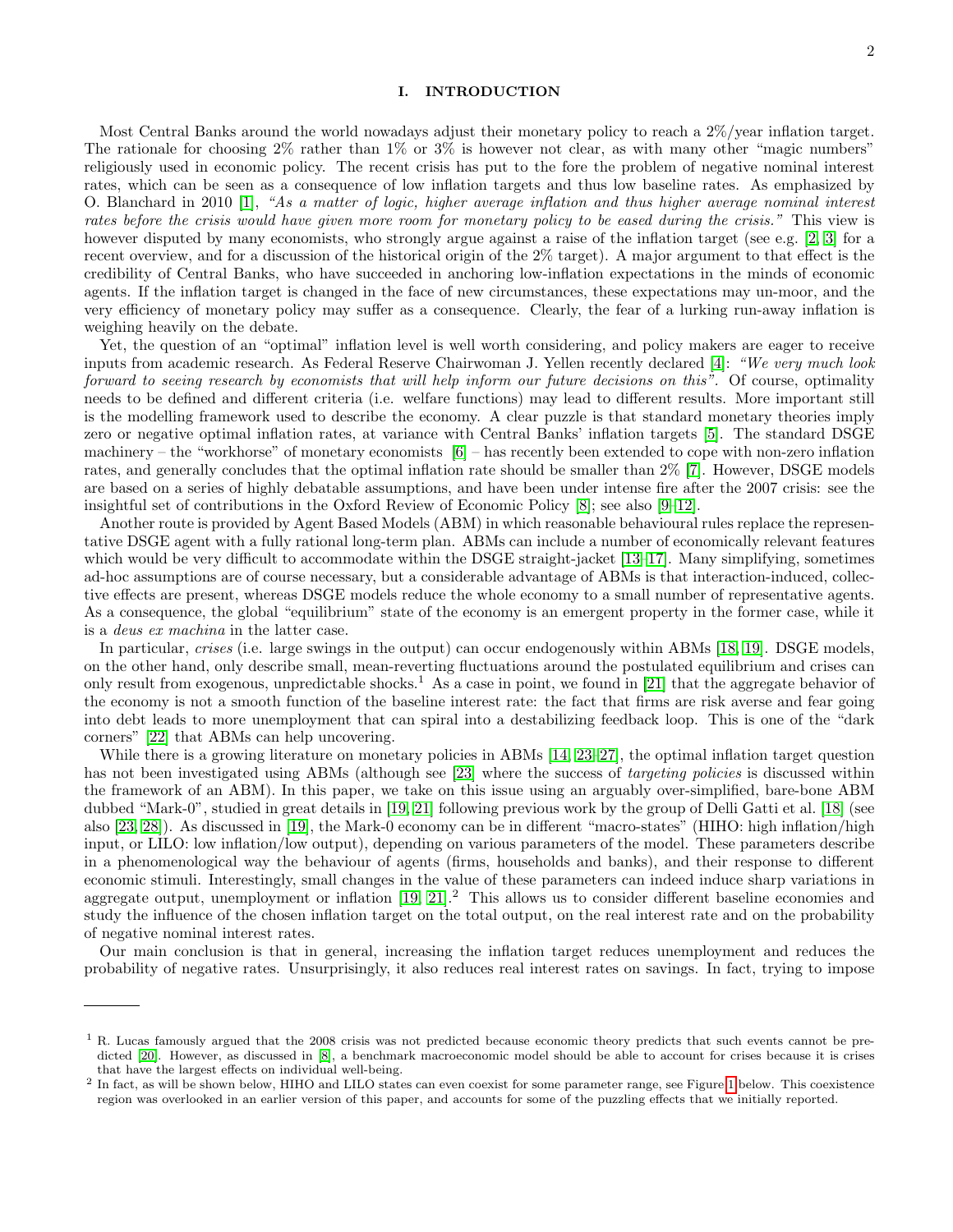low inflation on an economy that would naturally run at full steam with high inflation can lead to an output collapse. On the other hand, high inflation policies can be dangerous and may generate hyper-inflation if agents lose faith in the ability of Central Banks to fulfill their mandate.

## <span id="page-2-0"></span>II. METHODOLOGICAL REMARKS AND SCOPE OF THE PAPER

Before going into the technical discussion about the model and the results, we want to stress here some methodological aspects, and state a few disclaimers.

- As recalled above, we are fully aware that our stylized ABM relies on somewhat arbitrary assumptions and is unrealistic on several counts. We have discussed in detail the logic of our approach in [\[19\]](#page-17-14). While micro-rules should in fine be justified by direct empirical data on the behaviour of households and firms, many results are in fact generic and robust against changes of these micro-rules – allowing one to draw important qualitative conclusions from such stylized models. It thus seems to us more relevant, at this stage of the ABM research agenda, to stick with the now well-studied Mark-0 model and explore the issue of inflation target in a "proof of concept" manner. A number of possible improvements are listed in the conclusion of the present paper.
- Although far from perfect, Mark-0 contains plausible ingredients that are most probably present in reality. For example, our model encodes in a schematic manner the consumption behavior of households facing inflation, that is in fact similar to the standard Euler equation for consumption in general equilibrium models [\[6\]](#page-17-6). We also account for the effect of inflation on the policy of indebted firms, which appears to be absent in DSGE models. The fact that our results strongly contrast with those of standard DSGE models is in our opinion enough to motivate in-depth investigations of more realistic ABMs, and more empirical work on the micro/behavioural assumptions that underpin these models.
- Our approach is not normative, in the sense that we do not consider any specific welfare function that should be maximized. Our aim is rather to provide a synthetic "dashboard" of the simulated economies, with inflation, unemployment, probability of negative rates and real rates on deposits, as a function of the target inflation level. Although not formalized, it will be clear from these dashboards that some inflation targets are qualitatively better than others. Remaining at the level of qualitative statements seems to us a way to avoid the "pretense of knowledge" syndrom [\[10,](#page-17-22) [29\]](#page-17-23). As Keynes said, it is better to be roughly right than exactly wrong.
- The Mark-0 model can exhibit very different behaviours depending on the parameters [\[19\]](#page-17-14), with regions where the economy collapses. It is important to stress that the behavioral rules that define our model are supposed to be reasonable when the economy behaves normally, and we believe that they correctly describe how such a normal state can become unstable. However, once the instability happens and the economy truly collapses, it is of course unreasonable to expect that agents will keep acting according to the same rules, in particular the Central Bank and other institutions. However, this is besides the point we want to make in this paper.
- It is somehow unavoidable that complex ABMs can lead to non-intuitive results, in particular concerning the detailed shape of the phase diagrams, for example the appearance of a region of parameters where good and bad states of the economy can coexist. Although it might seem unsatisfactory not to have a fully analytical understanding of these transitions, we claim that it is in fact one of the strength of ABMs: to be able to elicit scenarios that are hard to imagine for the unaided human mind, because they are the result of non-linearities and sometimes antagonist feedback loops.
- Finally, an important disclaimer: the parameters chosen in the following are not the result of a precise calibration. We only made reasonable guesses in order to have reasonable numbers as outputs of the model (e.g. reasonable values of yearly inflation). All the numbers quoted below are not intended to be taken literally (although we believe they should be taken seriously!).

## <span id="page-2-1"></span>III. A SHORT RECAP ON MARK-0

The Mark-0 model with a Central Bank (CB) and interest rates has been described in full details in [\[19,](#page-17-14) [21\]](#page-17-15), where pseudo-codes are also provided. We will not repeat here the full logic of the model, but only focus on the elements that are relevant for determining inflation in the three sectors: households, firms and the CB. The pseudo-code of Mark-0, where all the modelling choices are made explicit, can be found in Appendix [A.](#page-14-1)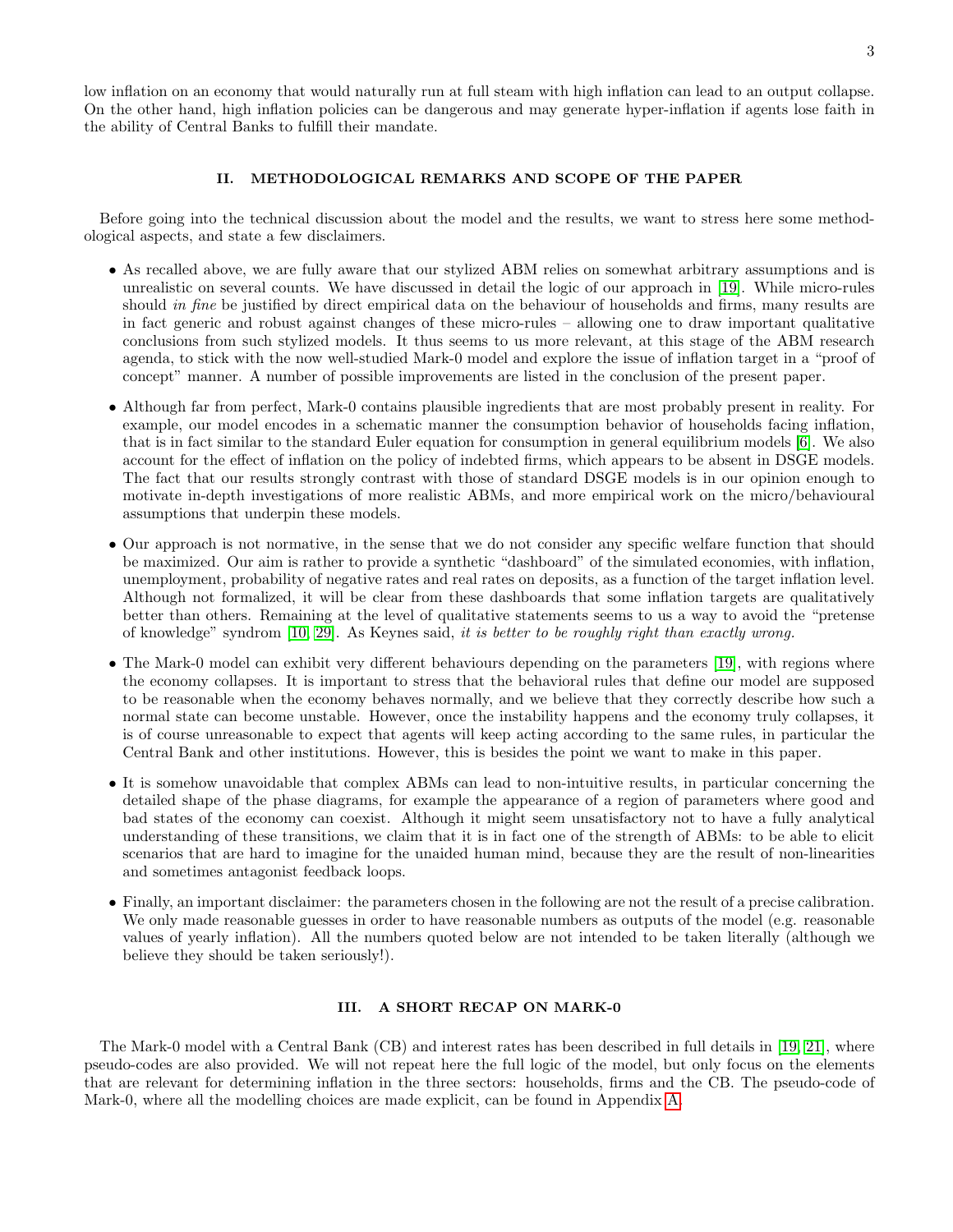First, we need some basic notions. The model is defined in discrete time, where the unit time between t and  $t+1$  is plausibly of the order of months. For definiteness, we will choose in the following the unit time scale to be 6 months. Each firm i at time t produces a quantity  $Y_i(t)$  of perishable goods that it attempts to sell at price  $p_i(t)$ , and pays a wage  $W_i(t)$  to its employees. The demand  $D_i(t)$  for good i depends on the global consumption budget of households  $C_B(t)$ , itself determined as an inflation rate-dependent fraction of the household savings.  $D_i$  is a decreasing function of the firm price  $p_i$ , with a price sensitivity parameter that can be tuned. To update their production, price and wage policy, firms use reasonable "rules of thumb" [\[19\]](#page-17-14) that also depend on the inflation rate through their level of debt (see below). For example, production is decreased and employees are made redundant whenever  $Y_i > D_i$ , and vice-versa.<sup>3</sup> The model is fully "stock-flow consistent" (i.e. all the stocks and flows within the toy economy are properly accounted for).

The instantaneous inflation rate  $\pi(t)$  is defined as:

$$
\pi(t) = \frac{\overline{p}(t) - \overline{p}(t-1)}{\overline{p}(t-1)}; \qquad \overline{p}(t) = \frac{\sum_{i} p_i(t) Y_i(t)}{\sum_{i} Y_i(t)},\tag{1}
$$

where  $\bar{p}(t)$  is the production-weighted average price. We will assume that firms, households and the CB do not react to the instantaneous value of  $\pi(t)$ , but rather to a smoothed, exponential moving average  $\pi^{\text{ema}}(t)$  of the realised inflation, computed as

$$
\pi^{\text{ema}}(t) = \omega \pi(t) + (1 - \omega)\pi^{\text{ema}}(t - 1),\tag{2}
$$

where we fix  $\omega = 0.2$ , which corresponds to an averaging time of  $\approx 4.5$  time steps, i.e. roughly 2 years in our setting. Note that all quantities noted with the superscript "ema" in the following are defined in the same way, with the same numerical value of  $\omega$ .

In Mark-0 we assume a linear production function with a constant unit productivity, which means that output and employment coincide. The unemployment rate  $u$  is defined as:

$$
u(t) = 1 - \frac{\sum_{i} Y_i(t)}{N},\tag{3}
$$

where  $N$  is the number of firms, which also coincides with the total workforce [\[19\]](#page-17-14). Note that firms cannot hire more workers than available, so that  $u(t) \geq 0$  at all times – see Eq. [\(9\)](#page-5-2) below.

## <span id="page-3-0"></span>A. The Central Bank policy

In this work, for simplicity we consider a single-mandate CB that attempts to steer the economy towards a target inflation level  $\pi^*$  (in [\[21\]](#page-17-15), we in fact considered a double-mandate CB also targeting a certain employment level  $\epsilon^*$ ). The monetary policy followed by the CB for fixing the base interest rate is described by a Taylor-like rule of the form [\[6,](#page-17-6) [30\]](#page-17-24):<sup>4</sup>

<span id="page-3-1"></span>
$$
\rho_0(t) = \rho^\star + \phi_\pi \left[ \pi^{\text{ema}}(t) - \pi^\star \right] \tag{4}
$$

where  $\rho^*$  is the baseline interest rate and  $\phi_\pi > 0$  quantifies the intensity of the policy.<sup>5</sup> In the following, we do not impose a Zero Lower Bound to the base-line interest rate, in view of the recent monetary policy; imposing it does not affect substantially our conclusions. Note that here  $\rho^*$  cannot be interpreted as the "natural" interest rate, which is itself an emergent property of the model, that depends on all the parameters. In this sense,  $\rho^*$  is another parameter of the model, that contributes to the determination of the macroeconomic state (see Fig. [2](#page-8-1) below).

We assume that the banking sector – described at the aggregate level by a single "representative bank" – sets the interest rates on deposits and loans ( $\rho^d(t)$  and  $\rho^{\ell}(t)$  respectively) uniformly for all lenders and borrowers<sup>6</sup>. Therefore,

<sup>&</sup>lt;sup>3</sup> As a consequence of these adaptive adjustments, the economy is on average always 'close' to the global market clearing condition one would posit in a fully representative agent framework. However, small fluctuations persists in the limit of large system sizes giving rise to a rich phenomenology [\[19\]](#page-17-14), including business cycles.

<sup>&</sup>lt;sup>4</sup> The original Taylor rule reads [\[31\]](#page-18-0):  $\rho_0(t) = \rho^* + \pi^{\text{ema}}(t) + \phi'_\pi[\pi^{\text{ema}}(t) - \pi^*]$  which amounts to the substitution  $\rho^* \to \rho^* + \pi^*$  and  $\phi_{\pi} \to 1 + \phi'_{\pi}$  in Eq. [\(4\)](#page-3-1).

<sup>5</sup> Note that this is the only action taken by the CB to achieve the target; in particular, no actions on the quantity of circulating money, such as quantitative easing or printing money can be taken by the CB.

<sup>&</sup>lt;sup>6</sup> This is, in our model, the only role played by the banking sector: a transmission belt of the CB policy. In reality, the banking sector has much more freedom, and can sometimes make the CB policy ineffective, e.g. by restricting credit even in presence of a strong incentive from the CB.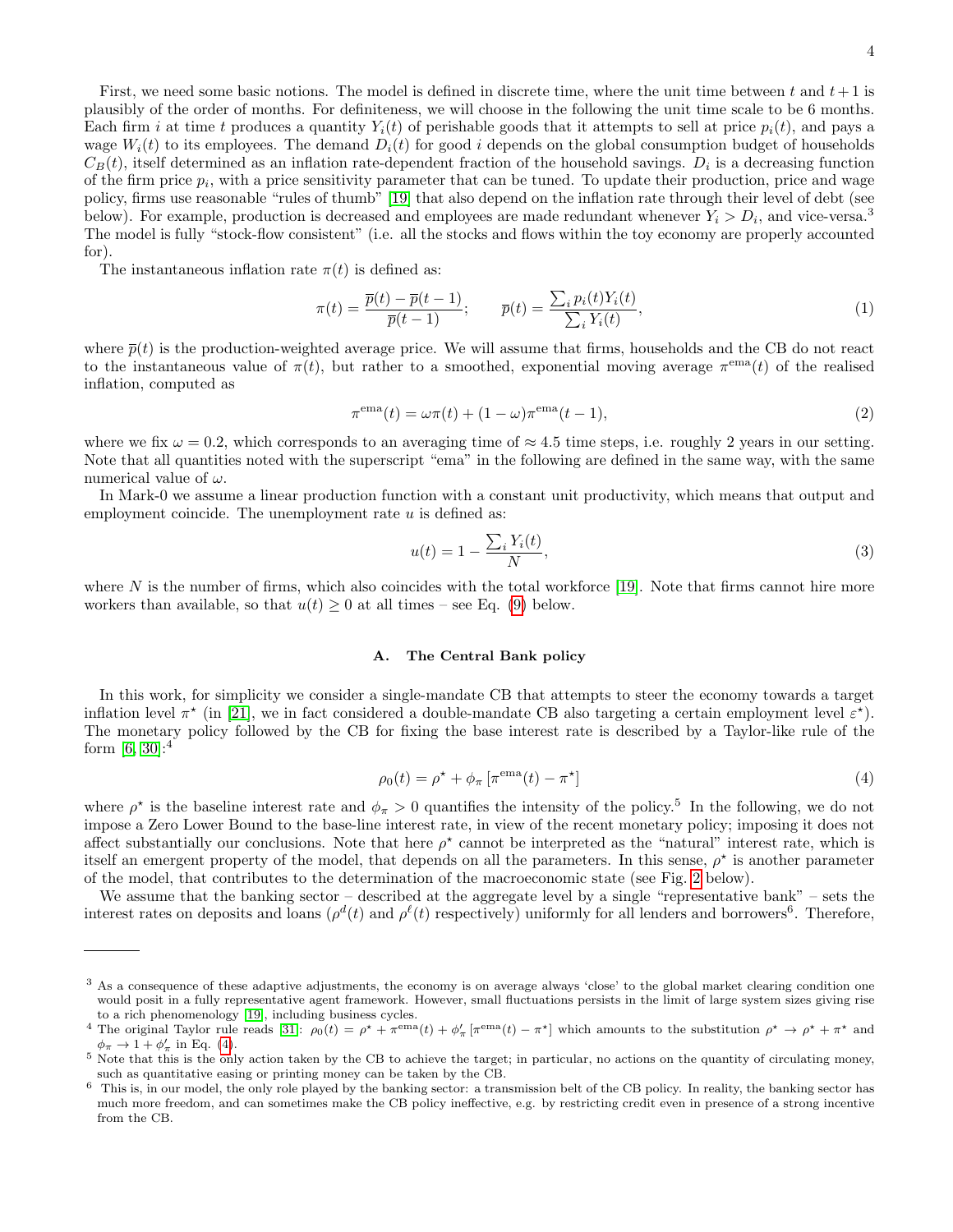the rate  $\rho^{\ell}$  increases and  $\rho^{d}$  decreases when the firm default rate increases, in such a way that the banking sector (i.e., the representative bank) – which fully absorbs these defaults – makes zero profit at each time step (see [\[21\]](#page-17-15) and the pseudo-code provided in Appendix [A](#page-14-1) for more details).

#### <span id="page-4-0"></span>B. Households

The effect of inflation on households is the standard trade-off between saving (at rate  $\rho^d$ ) and consumption. We therefore assume that the total consumption budget of households  $C_B(t)$  is given by:

<span id="page-4-4"></span>
$$
C_B(t) = c(t) \left[ S(t) + W(t) + \rho^d(t)S(t) \right] \quad \text{with} \quad c(t) = \left[ c_0 \left[ 1 + \alpha_c(\hat{\pi}(t) - \rho^{d,\text{ema}}(t)) \right] \right],\tag{5}
$$

where  $S(t)$  is the savings,  $W(t)$  the total wages,  $\hat{\pi}(t)$  is the expected inflation in the next period – see Eq. [\(7\)](#page-4-3) below – and  $c(t)$  is the consumption propensity, which is clipped to the interval [0,1]. This is expressed by the symbol ||x|| which means that the quantity x is boxed between 0 and 1, i.e.  $\|x\| = 1$  if  $x > 1$ ,  $\|x\| = 0$  if  $x < 0$ , and  $\llbracket x \rrbracket = x$  otherwise. This propensity is equal to a baseline value  $c_0$  when the difference between expected inflation and the interest paid on their savings is zero, and increases (decreases) when this difference is positive (negative). The parameter  $\alpha_c > 0$  determines the sensitivity of households to the real interest rate. Eq. [\(5\)](#page-4-4) describes a feedback of inflation on consumption similar to the standard Euler equation of DSGE models (see e.g. [\[6,](#page-17-6) [30\]](#page-17-24)). The total household savings evolve according to:

$$
S(t+1) = S(t) + W(t) + \rho^{d}(t)S(t) - C(t),
$$
\n(6)

where  $C(t) \leq C_B(t)$  is the actual consumption of households, see [\[19\]](#page-17-14).

We furthermore posit that the expected inflation  $\hat{\pi}(t)$  is given by a linear combination of the realised inflation  $\pi^{\text{ema}}(t)$  and the CB target inflation  $\pi^{\star}$  (see also [\[23\]](#page-17-18)):

<span id="page-4-3"></span>
$$
\widehat{\pi}(t) = \tau^{\rm R} \,\pi^{\rm ema}(t) + \tau^{\rm T} \,\pi^{\star}.\tag{7}
$$

The parameters  $\tau^R$  and  $\tau^T$  ("R" for realised and "T" for target) can be interpreted as capturing the importance of past inflation and the trust of economic agents in the ability of the CB to enforce its inflation target. When  $\tau^R = 0$ and  $\tau^T = 1$ , agents fully trust that the target inflation will be realised. When  $\tau^R > 0$ , they are also influenced by the past realised inflation when they form their expectations. When  $\tau^R > 1$ , they expect more inflation to be realised in the next period. As we will see below, this can give rise to hyper-inflation episodes, which is the scenario that prevents (in the mind of many policy makers and of the public opinion) higher inflation targets.

In principle,  $\tau^R$  and  $\tau^T$  should depend on the commitment of the Central Bank, captured by the parameter  $\phi_{\pi}$ . In particular, the function  $\tau^{\mathrm{T}}(\phi_{\pi})$  should be, for consistency, such that  $\tau^{\mathrm{T}} = 0$  when  $\phi_{\pi} = 0$ . In fact, in the absence of an active CB ( $\phi_{\pi} = 0$ ), one should assume that the inflation expectation parameter  $\tau^{\text{T}}$  is zero, since there is no anchoring force to a definite inflation target. Although we do not introduce a precise model for  $\tau^T(\phi_{\pi})$ , below we always assume that  $\tau^T = 0$  when  $\phi_{\pi} = 0$ . Also,  $\tau^R$  and  $\tau^T$  might be time dependent, as economic agents compare the realised inflation to the target inflation and "learn" about the credibility of the CB – see below and [\[23\]](#page-17-18) for a discussion of this particular point. In the present paper, we will treat  $\tau^R$  and  $\tau^T$  as time independent, leaving this interesting development for future work.

#### <span id="page-4-1"></span>C. Firms

#### <span id="page-4-2"></span>1. Financial fragility

The model contains  $N_F$  firms, each firm being characterized by its production  $Y_i$  (equal to its workforce in our zero growth economy), demand for its goods  $D_i$ , price  $p_i$ , wage  $W_i$  and its cash balance  $\mathcal{E}_i$  which, when negative, is the debt of the firm. We characterize the *financial fragility* of the firm through the debt-to-payroll ratio

$$
\Phi_i = -\frac{\mathcal{E}_i}{W_i Y_i}.\tag{8}
$$

Negative  $\Phi$ 's describe healthy firms with positive cash balance, while indebted firms have a positive  $\Phi$ . If  $\Phi_i < \Theta$ , i.e. when the flux of credit needed from the bank is not too high compared to the size of the company (measured as the total payroll), the firm i is allowed to continue its activity. If on the other hand  $\Phi_i \geq \Theta$ , the firm i defaults and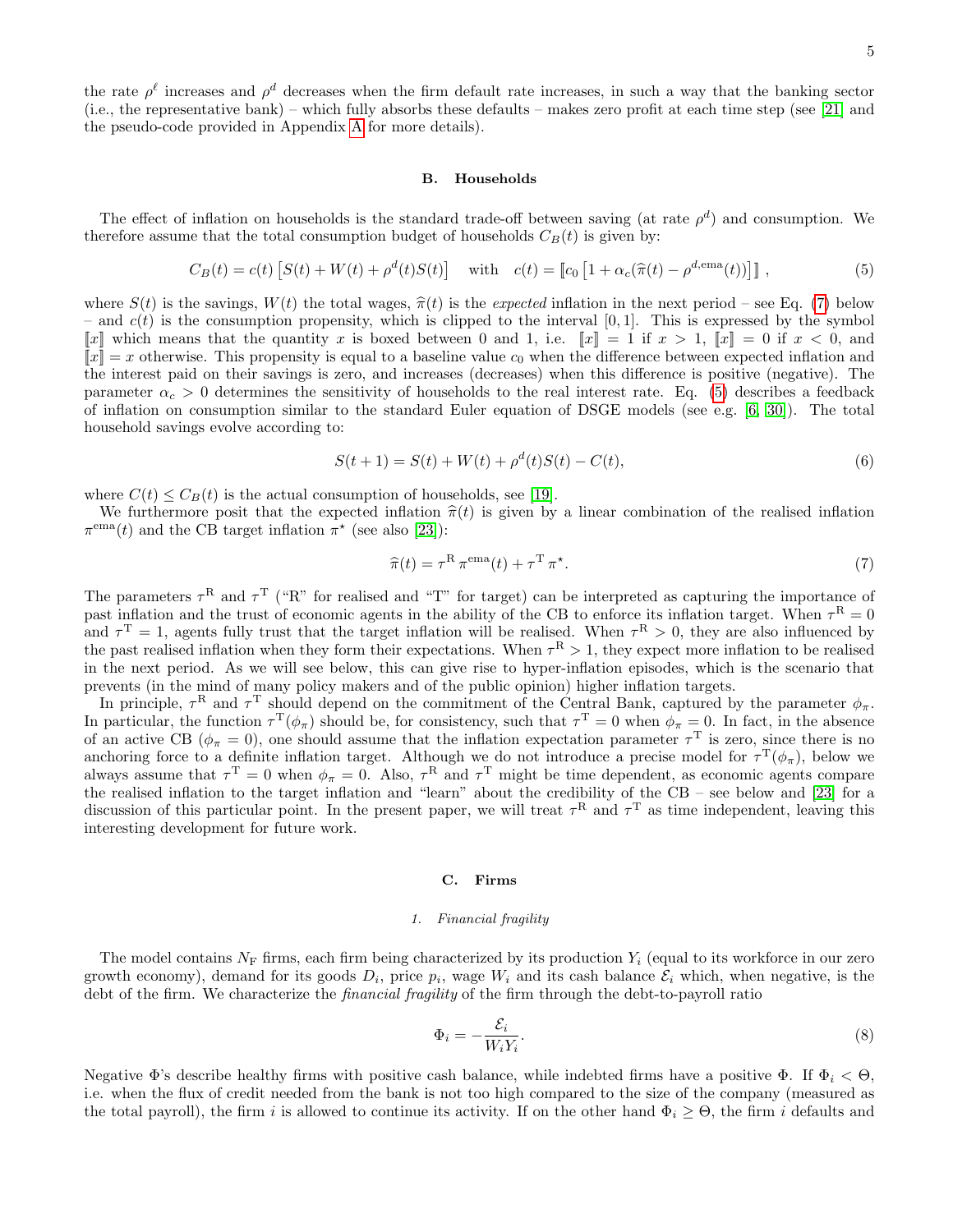the corresponding default cost is absorbed by the banking sector, which adjusts the loan and deposit rates  $\rho^{\ell}$  and  $\rho^d$  accordingly. The defaulted firm is replaced by a new one, initialised at random (using the average parameters of other firms). The parameter Θ controls the maximum leverage in the economy, and models the risk-control policy of the banking sector.

### <span id="page-5-0"></span>2. Production update

If the firm is allowed to continue its business, it adapts its price, wages and production according to reasonable (but of course debatable) "rules of thumb" – see [\[19,](#page-17-14) [21\]](#page-17-15). In particular, the production update is chosen as:

If 
$$
Y_i(t) < D_i(t) \Rightarrow Y_i(t+1) = Y_i(t) + \min\{\eta_i^+(D_i(t) - Y_i(t)), u_i^*(t)\}\
$$
  
\nIf  $Y_i(t) > D_i(t) \Rightarrow Y_i(t+1) = Y_i(t) - \eta_i^-[Y_i(t) - D_i(t)]$ \n
$$
(9)
$$

<span id="page-5-2"></span>where  $u_i^*(t)$  is the maximum number of unemployed workers available to the firm i at time t (see [\[21,](#page-17-15) Appendix A). The coefficients  $\eta^{\pm} \in [0,1]$  express the sensitivity of the firm's target production to excess demand/supply. We postulate that the production adjustment depends on the financial fragility  $\Phi_i$  of the firm: firms that are close to bankruptcy are arguably faster to fire and slower to hire, and vice-versa for healthy firms. In order to model this tendency, we posit that the coefficients  $\eta_i^{\pm}$  for firm i (belonging to [0, 1]) are given by:

$$
\eta_i^- = \llbracket \eta_0^- \left( 1 + \Gamma \Phi_i(t) \right) \rrbracket
$$
\n
$$
\eta_i^+ = \llbracket \eta_0^+ \left( 1 - \Gamma \Phi_i(t) \right) \rrbracket, \tag{10}
$$

where  $\eta_0^{\pm}$  are fixed coefficients, identical for all firms. The factor  $\Gamma > 0$  measures how the financial fragility of firms influences their hiring/firing policy, since a larger value of  $\Phi_i$  then leads to a faster downward adjustment of the workforce when the firm is over-producing, and a slower (more cautious) upward adjustment when the firm is under-producing.

In [\[21\]](#page-17-15) we argued that Γ should in fact depend on the difference between the interest rate and the inflation: high cost of credit makes firms particularly wary of going into debt and their sensitivity to their financial fragility is increased. Therefore, we postulate that interest rates influence the firm's policy through the financial fragility sensitivity Γ, as:

<span id="page-5-3"></span>
$$
\Gamma = \max \{ \alpha_{\Gamma}(\rho^{\ell, \text{ema}}(t) - \hat{\pi}(t)), \Gamma_0 \},\tag{11}
$$

where  $\alpha_{\Gamma}$  (similarly to  $\alpha_c$  above) captures the influence of the real interest rate on loans on the hiring/firing policy of the firms. This feedback of inflation on firms policy is one of the important features of our model.

### <span id="page-5-1"></span>3. Price update

Following the initial specification of the Mark series of models [\[18\]](#page-17-13), prices are updated through a random multiplicative process which takes into account the production-demand gap experienced in the previous time step and if the price offered is competitive (with respect to the average price). The update rule for prices reads:

If 
$$
Y_i(t) < D_i(t) \Rightarrow \begin{cases} \text{If } p_i(t) < \overline{p}(t) \Rightarrow p_i(t+1) = p_i(t)(1+\gamma \xi_i(t))(1+\hat{\pi}(t)) \\ \text{If } p_i(t) \geq \overline{p}(t) \Rightarrow p_i(t+1) = p_i(t)(1+\hat{\pi}(t)) \end{cases}
$$
  
\nIf  $Y_i(t) > D_i(t) \Rightarrow \begin{cases} \text{If } p_i(t) > \overline{p}(t) \Rightarrow p_i(t+1) = p_i(t)(1-\gamma \xi_i(t))(1+\hat{\pi}(t)) \\ \text{If } p_i(t) \leq \overline{p}(t) \Rightarrow p_i(t+1) = p_i(t)(1+\hat{\pi}(t)) \end{cases}$ \n
$$
(12)
$$

where  $\xi_i(t)$  are independent uniform  $U[0, 1]$  random variables and  $\gamma$  is a parameter setting the relative magnitude of the price adjustment, chosen to be 0.1 throughout this work. The  $(1 + \hat{\pi}(t))$  factor implies that firms also anticipate inflation when they set their prices. This is precisely the dreaded self-reflexive mechanism that may lead to hyperinflation when expected future inflation is dominated by past realised inflation (the parameter  $\tau^R$ ), rather than by the CB inflation target (the parameter  $\tau^{\mathrm{T}}$ ).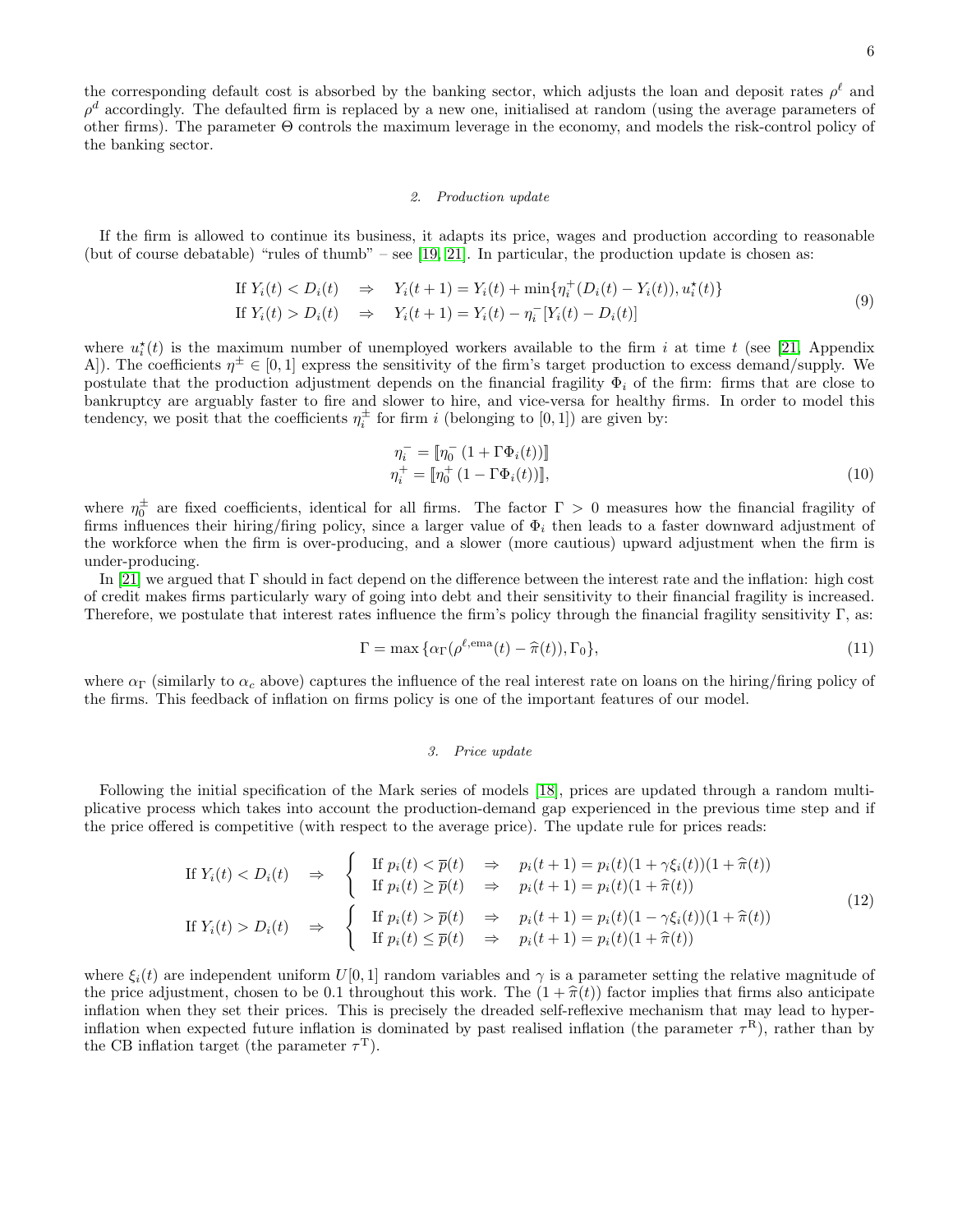| Number of firms                              | $N_{\rm F}$       | 10000           |
|----------------------------------------------|-------------------|-----------------|
| Baseline propensity to consume               | c <sub>0</sub>    | 0.5             |
| Intensity of choice parameter                | β                 | $\overline{2}$  |
| Baseline price adjustment parameter          | $\gamma$          | 0.1             |
| Baseline firing propensity                   | $\eta_{-}^{0}$    | 0.2             |
| Baseline hiring propensity                   | $\eta^0_+$        | $R\eta_{-}^{0}$ |
| Fraction of dividends                        | $\delta$          | 0.02            |
| Bankruptcy threshold                         | Θ                 | 3               |
| Frequency of firm revival                    | $\varphi$         | 0.1             |
| Share of bankruptcies supported by the firms | f                 | 0.5             |
| Reaction of consumption to inflation         | $\alpha_c$        | 4               |
| Reaction of firms to interest rates          | $\alpha_{\Gamma}$ | 50              |
| Baseline financial fragility sensitivity     | $\Gamma_0$        | $\Omega$        |
| Exponentially moving average (ema) parameter | $\omega$          | 0.2             |
| Indexation of wages to inflation             | 9                 |                 |

<span id="page-6-2"></span>TABLE I: Parameters of the Mark 0 model that are kept fixed throughout this work, together with their symbol and value.

### <span id="page-6-0"></span>4. Wage update

The wage update rule follows the choices made for price and production. Similarly to workforce adjustments, we posit that at each time step firm  $i$  updates the wage paid to its employees as:

$$
W_i^T(t+1) = W_i(t)[1 + \gamma(1 - \Gamma \Phi_i)(1 - u(t))\xi'_i(t)][1 + g\hat{\pi}(t)] \quad \text{if} \quad \begin{cases} Y_i(t) < D_i(t) \\ \mathcal{P}_i(t) > 0 \end{cases}
$$
\n
$$
W_i(t+1) = W_i(t)[1 - \gamma(1 + \Gamma \Phi_i)u(t)\xi'_i(t)][1 + g\hat{\pi}(t)] \quad \text{if} \quad \begin{cases} Y_i(t) < D_i(t) \\ \mathcal{P}_i(t) > D_i(t) \end{cases} \tag{13}
$$

<span id="page-6-3"></span>where  $P_i(t)$  is the profit of the firm at time t and  $\xi_i'(t)$  an independent  $U[0,1]$  random variable. If  $W_i^T(t+1)$  is such that the profit of firm i at time t with this amount of wages would have been negative,  $W_i(t + 1)$  is chosen to be exactly at the equilibrium point where  $P_i(t) = 0$ ; otherwise  $W_i(t + 1) = W_i^T(t + 1)$ . Finally, g is a certain parameter modulating the way wages are indexed to inflation. We will assume in the following full indexation  $(q = 1)$ , but choosing  $g < 1$  can be useful to stabilize the Mark-0 economy in periods of hyper-inflation.

Note that within the current model the productivity of workers is not related to their wages. The only channel through which wages impact production is that the quantity  $u_i^*(t)$  that appears in Eq. [\(9\)](#page-5-2), which represents the share of unemployed workers accessible to firm  $i$ , is an increasing function of  $W_i$ . Hence, firms that want to produce more (hence hire more) do so by increasing  $W_i$ , as to attract more applicants (see [\[21,](#page-17-15) Appendix A] for details).

The above rules are meant to capture the fact that deeply indebted firms seek to reduce wages more aggressively, whereas flourishing firms tend to increase wages more rapidly:

- If a firm makes a profit and it has a large demand for its good, it will increase the pay of its workers. The pay rise is expected to be large if the firm is financially healthy and/or if unemployment is low because pressure on salaries is high.
- Conversely, if the firm makes a loss and has a low demand for its good, it will attempt to reduce the wages. This reduction is more drastic if the company is close to bankruptcy, and/or if unemployment is high, because pressure on salaries is then low.
- In all other cases, wages are not updated.

### <span id="page-6-1"></span>D. Parameters of the model

The model, as presented above, has several free parameters, that are specified at the beginning of the pseudo-code presented in Appendix A. Some values are fixed throughout this work, using values that have been found in previous work to yield reasonable results [\[19,](#page-17-14) [21\]](#page-17-15): their list is given in Table [I.](#page-6-2)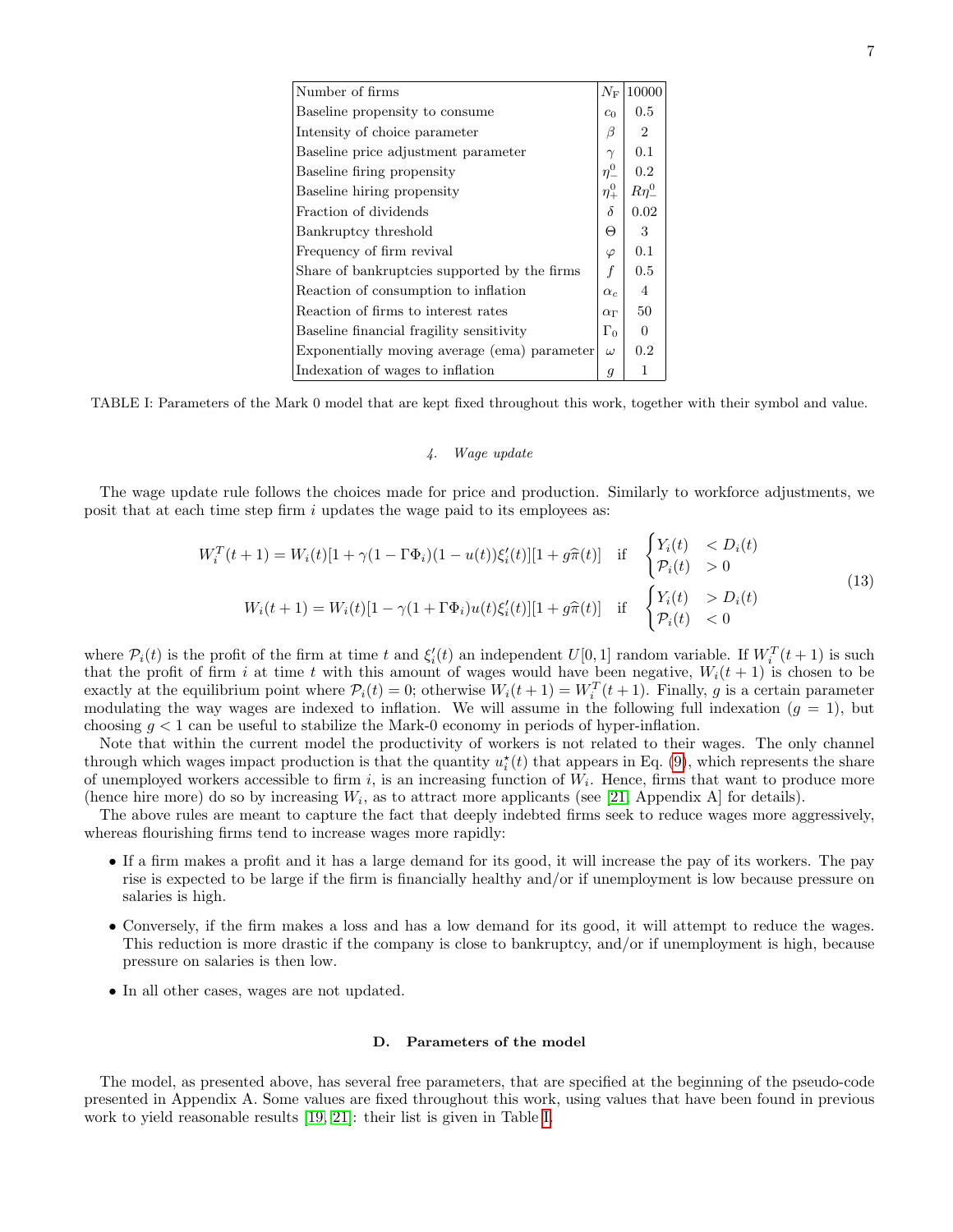## <span id="page-7-0"></span>IV. THE "NATIVE" STATE OF THE ECONOMY

In [\[19,](#page-17-14) [21\]](#page-17-15), we have shown that the Mark-0 economy, once set in motion, can settle in a variety of stationary macrostates, where the aggregate variables behave very differently. The strength of Agent Based modelling is precisely to show that very different macro-states can emerge from very similar micro-rules, as parameters are varied. We will not repeat such an analysis in full here, but focus on the role of a few variables, relevant to the topic of this paper. We start by analyzing the case where the CB does not react to inflation (i.e. the Taylor rule Eq. [\(4\)](#page-3-1) is with  $\phi_{\pi} = 0$  and, as a consequence,  $\tau^T = 0$ ). We will see later how a Taylor-rule based policy of the CB allows it to steer the economy towards a target level of inflation, and when such a policy fails.

Fig. [1](#page-7-1) shows the phase diagram of the model in the plane  $(\rho^*, R)$ , where  $\rho^*$  is the baseline interest rate and  $R = \eta_0^+/\eta_0^-$  is the ratio of the hiring propensity to the firing propensity, that was shown in Ref. [\[19\]](#page-17-14) to play a crucial role for determining the overall state of the economy. We indeed see that for  $R \leq 0.28$  the economy is in a LILO state (low inflation and low output/high unemployment). For sufficiently large R and small  $\rho^*$ , the economy is in a HIHO state (high inflation and high output/low unemployment) and tips over to a LILO state when  $\rho^* > \rho^{\dagger}(R)$ . This transition is driven by a drop in household consumption and an increased wariness of firms, induced by high yield on savings and high cost of loans, see Eqs. [\(5\)](#page-4-4) and [\(11\)](#page-5-3). As noted in the Introduction, the HIHO/LILO transition occurs discontinuously while the change of interest rate is continuous. The transition line  $\rho^{\dagger}(R)$  is, as expected, an increasing function of  $R$  (the economy is more stable where the hiring rate is larger than the firing rate); it is also a decreasing function of  $\alpha_{\Gamma}$  since firms refrain from taking loans to continue their business when  $\alpha_{\Gamma}$  increases [\[21\]](#page-17-15). In the proximity of the phase boundaries, the native state of the economy may thus display endogeneous "business cycles" corresponding to jumps between these two states.

An interesting observation is the presence of a coexistence region where both the LILO state and the HIHO state



<span id="page-7-1"></span>FIG. 1: Phase diagram of the model in the  $(\rho^*, R)$  plane, with  $\tau^R = 0.5$  and inactive central bank  $(\tau^T = 0$  and  $\phi_{\pi} = 0)$ . The HIHO phase in the top region of the graph is separated from the LILO phase in the bottom region by a discontinuous transition line  $\rho^{\dagger}(R)$ . This transition becomes a coexistence region for intermediate values of R, where the dynamics is non-ergodic: depending on the initial condition, the system ends up either in the LILO state or in the HIHO state.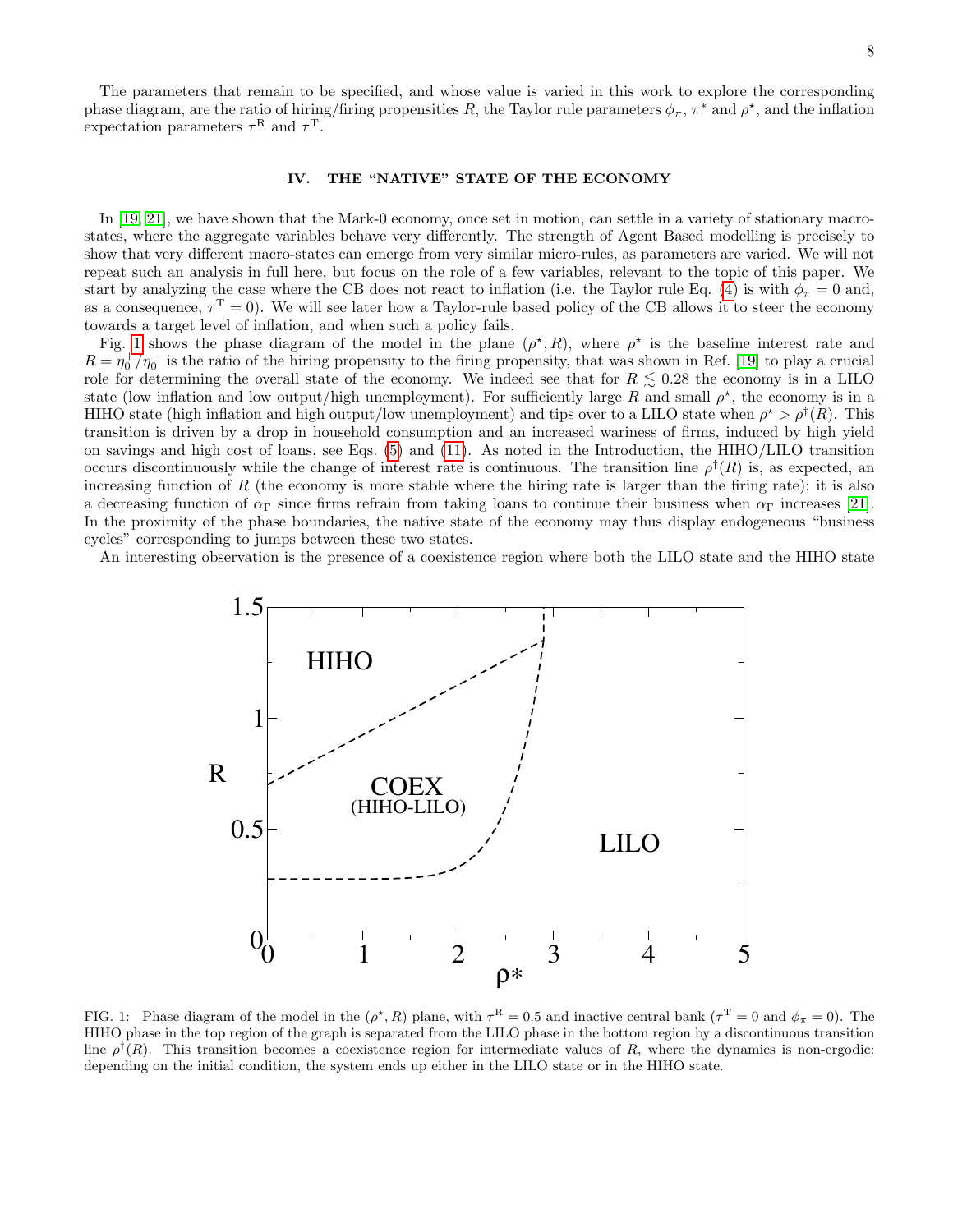

<span id="page-8-1"></span>FIG. 2: Phase diagram in the  $(\rho^*, \tau^R)$  plane, with  $R = 1.3$  and inactive central bank  $(\tau^T = 0$  and  $\phi_\pi = 0)$ , showing a HIHO region, a LILO region and a coexistence region. Note that hyper-inflation is avoided when agents' expectations are sufficiently mean-reverting.

can be selected by the dynamics, depending on initial conditions.<sup>7</sup> For a large system, the dynamics is non-ergodic and appears to be permanently trapped in one of these two states.

It is interesting to investigate the role of inflation expectations in this framework, by varying the value of  $\tau^R$ . Fig. [2](#page-8-1) shows the phase diagram of the model in the plane  $(\rho^*, \tau^R)$  for a fixed value of  $R = 1.3$ . We find again a HIHO region, a LILO region and a coexistence region for large enough  $\rho^*$  and  $\tau^R$ . As anticipated, a transition to a hyper-inflation state (HY) occurs when expectations amplify inflation, more precisely when  $\tau^R > \tau^{\dagger} \approx 0.9$ . The full phase diagram is quite complex, with possible coexistence between hyper-inflation and full employment (HYHO), hyper-inflation and collapse (HYLO) or even hyper-deflation.

Note that the HIHO region is characterized, on average, by negative firm profits, and negative real interest rate on deposits (see Figs. [3](#page-9-0) and [4\)](#page-11-1). This might appear counterintuitive, but it happens because our closed economy is characterised by imperfect market clearing (inducing some waste of goods), and a constant productivity of firms, such that the growth rate of the economy is zero. One could introduce exogenously a non zero growth rate by allowing productivity to increase as  $(1+G)^t$ , where G is the growth rate. By slightly amending the rules of the model, this growth rate can be exactly rescaled away by simply shifting all interest rates by  $G$ , and inflating the money supply by  $(1+G)^t$ . The real interest rate on deposits, in particular, is shifted by G, and the purchasing power of households increases with time.

## <span id="page-8-0"></span>V. INFLATION TARGETING

We now pick two representative native states of the economy, both for  $R = 1.3$ , in order to be outside of the coexistence region. The first state is with  $\rho^* = 1\%$ /year, corresponding to the HIHO state, and the second one is with  $\rho^* = 3\%/year$  corresponding to the LILO state. The inflation level of these native states is, respectively, 4.0% and 0% while the unemployment rate is, respectively, 0% and 39%. The long run real return on savings  $\langle \rho^d - \pi \rangle$  is, respectively, −3.0% and 0%. The HIHO state discourages long term savings while the LILO state is vastly inefficient

<sup>&</sup>lt;sup>7</sup> In fact, very specific initial conditions can also lead to a near collapse of the economy. The possible coexistence between a good state and a bad state of the economy was in fact discussed recently by Carlin and Soskice [\[32\]](#page-18-1).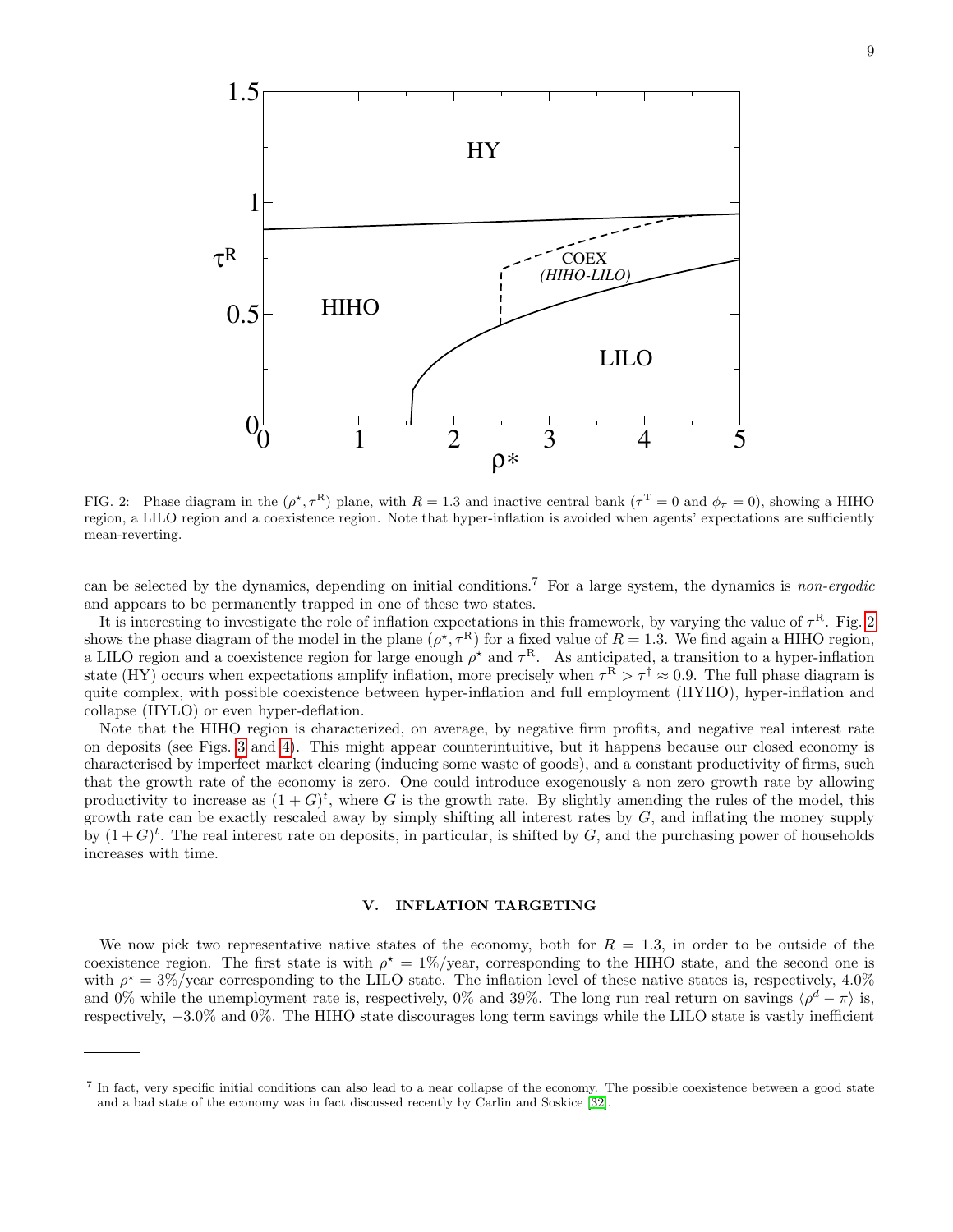in terms of output.

The CB steps in and modulates the interest rate according to the Taylor rule, Eq. [\(4\)](#page-3-1), with different values of  $\phi_{\pi}$ : 1.5, 2.5 and 5 (the standard value is 2.5, i.e. an increase of inflation by 1% leads to the CB increasing the nominal base-line rate by  $2.5\%$ ).<sup>8</sup> We assume that firms and agents form their inflation expectations by giving an equal weight to the target inflation  $\pi^*$  and the realised inflation  $\pi^{ema}$ ; in other words we set  $\tau^R = \tau^T = \frac{1}{2}$ . The results when agents fully trust the CB policy ( $\tau^R = 0$ ,  $\tau^T = 1$ ) are not radically different, although, as expected, realised inflation is closer to target. In the other extreme case  $({\tau}^{\overline{R}}=1, {\tau}^{\overline{T}}=0)$ , the economy is fraught with instabilities.

The resulting states of the monitored economy are summarized in Figs. [3](#page-9-0) and [4.](#page-11-1) In these "dashboards" we show, as a function of the inflation target: the average unemployment  $\langle u \rangle$ , the average realised inflation  $\langle \pi \rangle$ , the probability  $P_{\text{neg}}$  that the CB rate is negative and finally the average real interest rate paid on deposits  $\langle \rho^d - \pi \rangle$ , for  $\phi_{\pi} = 1.5, 2.5$ and  $5.^9$ 

Starting from the coexistence region (say  $R = 0.8$ ) leads to a more complicated discussion, where history plays a role and where economies may be fragile to small perturbations. We do not investigate further this intriguing possibility here, but we note that if bistability were to occur in real situations, it would probably urge a radical rethinking of macroeconomic policy.



 $\phi_\pi$  • 0 • 1.5 • 2.5 • 5

<span id="page-9-0"></span>FIG. 3: HIHO native state: Average unemployment (panel a), average realised inflation (panel b), probability that the CB must set nominal rates to negative values (panel c) and average real interest rate paid on deposits (panel d) as a function of the CB target inflation  $\pi^*$  for the native state  $(\phi_\pi = 0, \tau^T = 0, \tau^R = 0.5$ , black circles) and for  $\tau^R = \tau^T = 0.5$  and  $\phi_\pi = 1.5$  (red triangles),  $\phi_{\pi} = 2.5$  (blue rhombuses),  $\phi_{\pi} = 5$  (green circles). In the last case, large oscillations around these average values appear, as discussed in [\[21\]](#page-17-15). Other parameters are:  $\rho^* = 1\%$  and  $R = 1.3$ . Both inflation and rates are expressed as  $\%$ /year, unemployment is expressed in % of the workforce.

<sup>8</sup> It would be interesting to extend the present study to dual-mandate CBs.

<sup>&</sup>lt;sup>9</sup> Note however that for  $\phi_{\pi} = 5$ , there are large oscillations ("business cycles") around these average values. As discussed in [\[21\]](#page-17-15), an aggressive CB policy can destabilise the economy.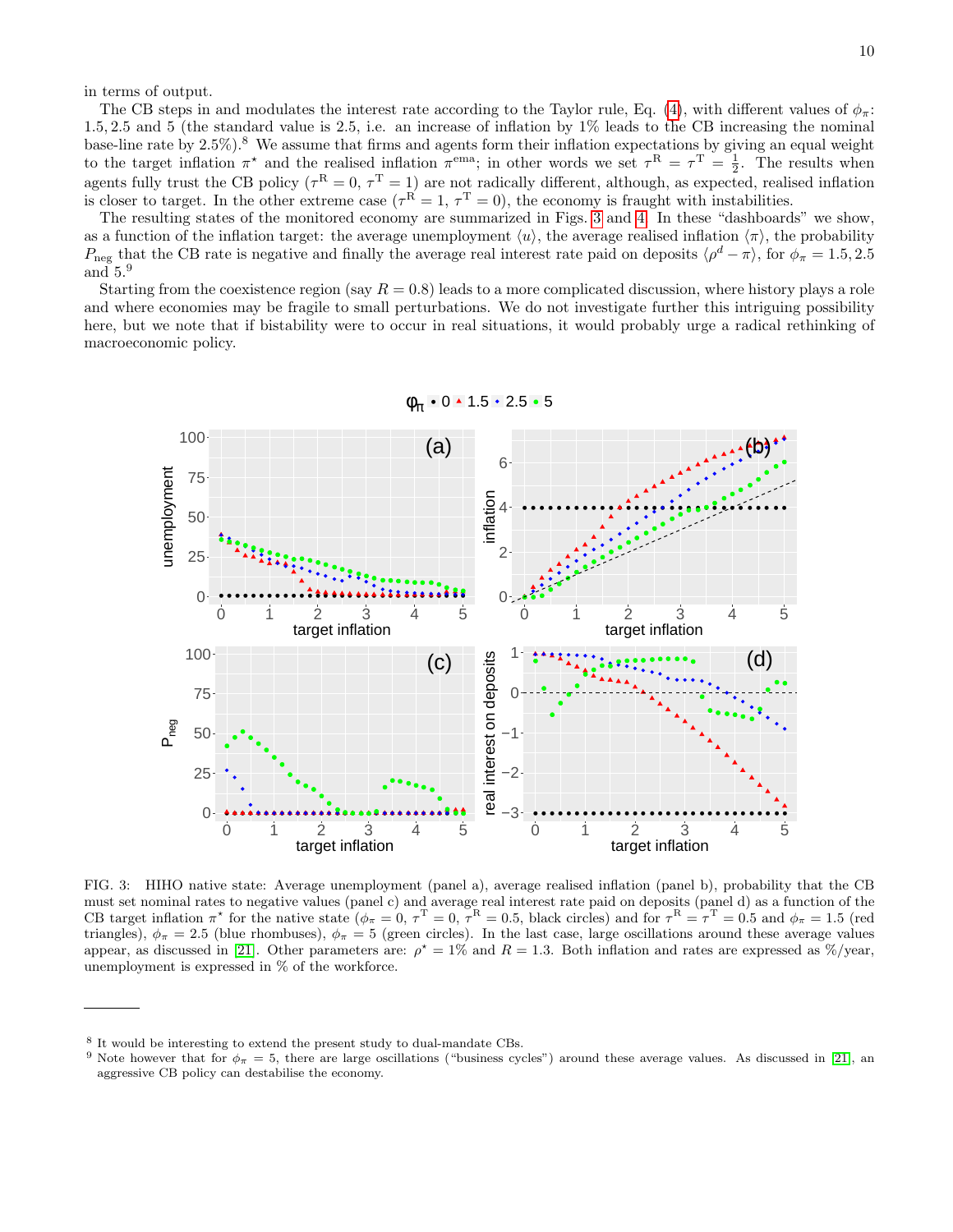## <span id="page-10-0"></span>A. High inflation/high output (HIHO) native state

Starting from a HIHO native state, one sees that targeting a low inflation rate by increasing  $\rho_0(t)$  according to the Taylor-rule has a destabilizing effect on output. Unemployment rockets to 40%, while realised inflation is indeed low and on target (see Fig. [3,](#page-9-0) panel a). For our particular "from-the-hip" choice of parameters, realised inflation significantly overshoots target when  $\pi^* \geq 1\%$ , but this allows unemployment, and the probability of negative rates, to be significantly reduced. For example, for  $\phi_{\pi} = 2.5$ ,  $P_{\text{neg}}$  plummets from  $\approx 0.25$  when  $\pi^* = 0.25\%$  to zero when  $\pi^{\star} > 1\%.$ 

However, the problem with inflation targeting in the HIHO case is that unemployement only falls below 10% when the inflation target is above 3%, in which case the realised inflation is already larger than the natural state inflation of 4%! In other words, as the CB increases the base interest rate in order to control inflation, it drives the natural HIHO state into a monitored LILO state. Hence the CB finds it very difficult to achieve simultaneously low inflation and high output. The only upside of the CB policy is that the real interest rate on deposits goes from significantly negative  $(-3.0\%)$  in the native HIHO state to positive when  $\pi^* \lesssim 3.5\%$  in the monitored economy.

The situation improves slightly when agents fully trust the ability of the CB to reach its target (i.e.  $\tau$ <sup>T</sup> = 1 and  $\tau^{\rm R}=0$ ). Hence, stronger anchoring of inflation expectations is beneficial in our ABM setting, in agreement with the intuition gained from DSGE models. At variance with DSGE models, however, large Taylor coefficients (e.g.  $\phi_{\pi} = 5$ ) may lead to instabilities, see [\[21\]](#page-17-15), and increases significantly the probability of negative nominal rates, see Fig. [3,](#page-9-0) panel c).

### <span id="page-10-1"></span>B. Low inflation/low output (LILO) native state

Let us now assume that the underlying economic mechanisms (as described by the parameters of Mark 0) are such that the native state of the economy is LILO, for example when  $R$  is small (firms are more reluctant to hire than to fire) or when  $\rho^*$  or  $\alpha_{\Gamma}$  are large (firms are reluctant to take loans). In this case, the role of the CB is to kick start the economy by lowering the interest rate.

The results of a Taylor-rule based policy are shown in Fig. [4](#page-11-1) as a function of the inflation target  $\pi^*$ , again for  $\phi_{\pi} = 1.5, 2.5$  and 5, and  $\tau^{\text{T}} = \tau^{\text{R}} = 0.5$ . Surprisingly, the dependence of  $\langle u \rangle$  on  $\pi^*$  is found to be *non-monotonic*. For  $\phi_{\pi} = 2.5$  and  $0 < \pi^* \leq 1.0\%$ , unemployment is in fact *higher* than in the native state, while realised inflation is below target.

Unemployment only dips below 10% when  $\pi^*$  is large enough. For example, when  $\pi^* = 4\%$ , unemployment is around 7.5% (down from 40% in the native state), long term real savings rate is 0.5% and the probability of negative nominal rates is zero. Realised inflation is however above target:  $\langle \pi \rangle \approx 5\%$ .

Fig. [4](#page-11-1) clearly shows that a symptom of a too-low target is under-realisation of inflation. Hence, although quantitative values should not be taken at face value, our analysis suggests that whenever  $\langle \pi \rangle < \pi^*$  it is likely that  $\pi^*$  is too low, in the sense that output can be increased by increasing the inflation target.

### <span id="page-10-2"></span>C. Economic interpretation

The transmission channels that are responsible for the positive impact of inflation in our model are the following. First of all, from the update equation for the consumption budget, Eq. [\(5\)](#page-4-4), it is clear that stirring the economy to a state with higher inflation increases the agents' propensity to consume, thereby boosting demand. Perhaps more importantly, increased inflation reduces the real interest rate on loans, and thus the sensivity of firms on their financial fragility: indebted firms are less likely to fire and more likely to hire when inflation is larger. Similarly, higher inflation is favourable to the wage policy, see Eq. [\(13\)](#page-6-3). These effects result in a decrease of the unemployment level and a higher demand that generates a feedback loop that stabilizes the economy and increases the total output.

In a sense, this is the classical "Keynesian" positive feedback between the increase of consumption  $\rightarrow$  increase of output  $\rightarrow$  decrease of unemployment. A clear indication that such mechanism is at play is that whenever the CB is successful in stabilizing the economy, reducing the unemployment, and increasing the total output, we always find that the realised inflation is larger than  $\pi^*$ , due to the fact that the economy tends to amplify the effect of the CB. As we will argue below, this feedback is absent in DSGE models.

Another general argument which allows to rationalize our results is based on our previous observation that the bad states of the economy of the Mark-0 model and of its generalizations are often associated with a large amount of "inactive" money, stored in the agents' and firms' savings [\[19,](#page-17-14) [21\]](#page-17-15). Increasing the inflation rate induces an erosion of savings and an increased demand, thereby increasing the total amount of money circulating in the economy.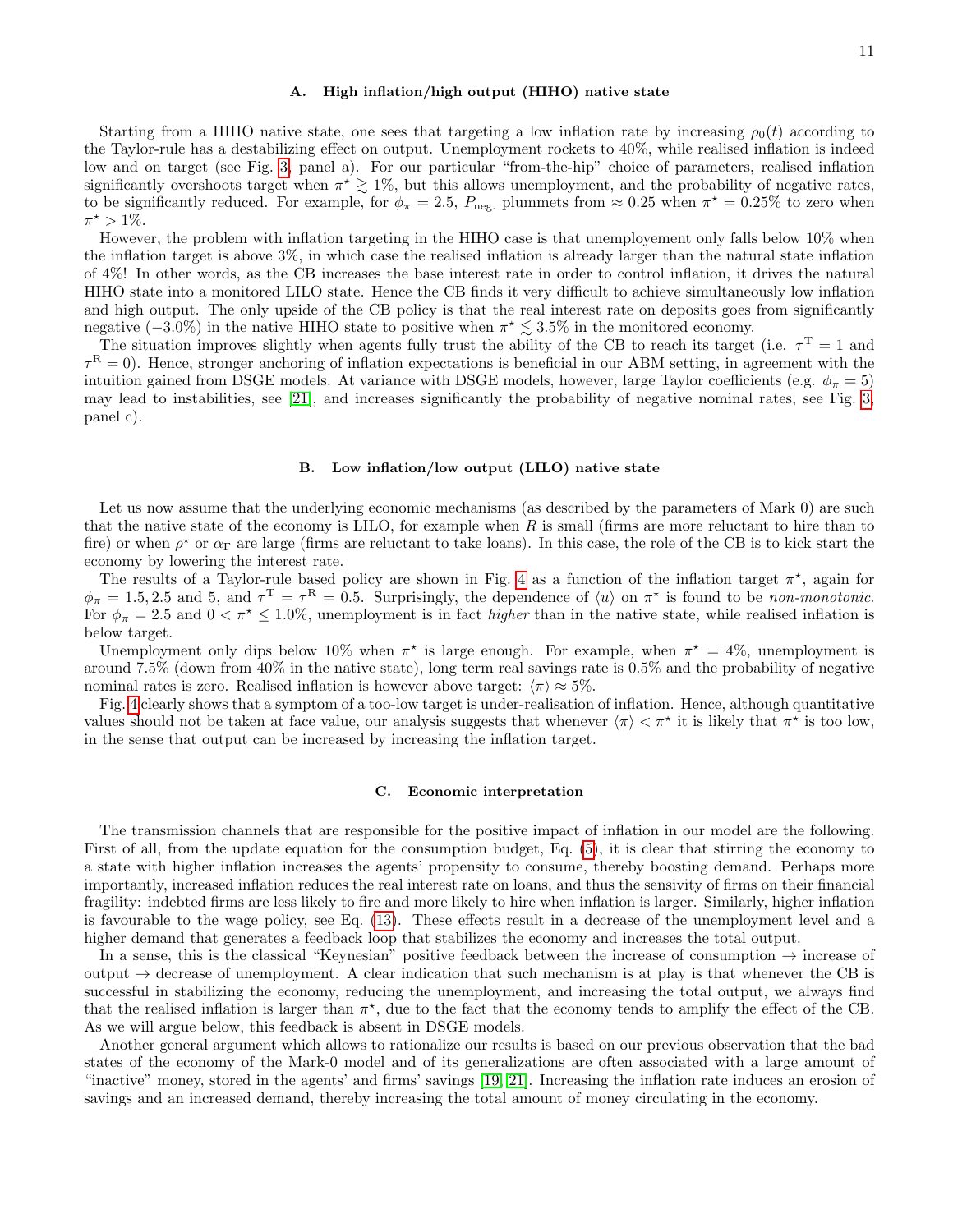

<span id="page-11-1"></span>FIG. 4: LILO native state: Average unemployment (panel a), average realised inflation (panel b), probability that the CB must set nominal rates to negative values (panel c) and average real interest rate paid on deposits (panel d) as a function of the CB target inflation  $\pi^*$  for the native state ( $\phi_{\pi} = 0$ ,  $\tau^{\text{T}} = 0$ ,  $\tau^{\text{R}} = 0.5$ , black circles) and for  $\tau^{\text{R}} = \tau^{\text{T}} = 0.5$  and  $\phi_{\pi} = 1.5$  (red triangles),  $\phi_{\pi} = 2.5$  (blue rhombuses),  $\phi_{\pi} = 5$  (green circles). In the last case, large oscillations around these average values appear, as discussed in [\[21\]](#page-17-15). Other parameters are:  $\rho^* = 3\%$  and  $R = 1.3$ . Both inflation and rates are expressed as  $\%$ /year, unemployment is expressed in % of the workforce.

### <span id="page-11-0"></span>D. Phillips Curves

It is interesting to draw the Phillips curves predicted by our framework. There are two ways to think about these curves:

- 1. One is to draw realised inflation as a function of unemployment for a fixed set of parameters, as the economy fluctuates over time around a unique equilibrium.
- 2. The second is to represent the average realised inflation versus the average unemployement rate as the parameters of the economy, such as the inflation target of the CB, are changed. This amounts to represent parametrically the results of panel b) versus those of panel a) in Figs. [3](#page-9-0) and [4.](#page-11-1)

In both cases we find a downward sloping relation (see Fig. [5\)](#page-12-2), compatible with the standard wisdom. Note however that the dynamical scatter plot obtained with procedure 1 leads to a noisy blob of points, with a downward sloping regression line. The second procedure leads to a nice looking graph, since each point is itself an average quantity. Reality should be in between, as one expects the underlying parameters of the economy to be themselves time dependent. But in any case, substantial deviations from a perfect downward sloping relation are expected.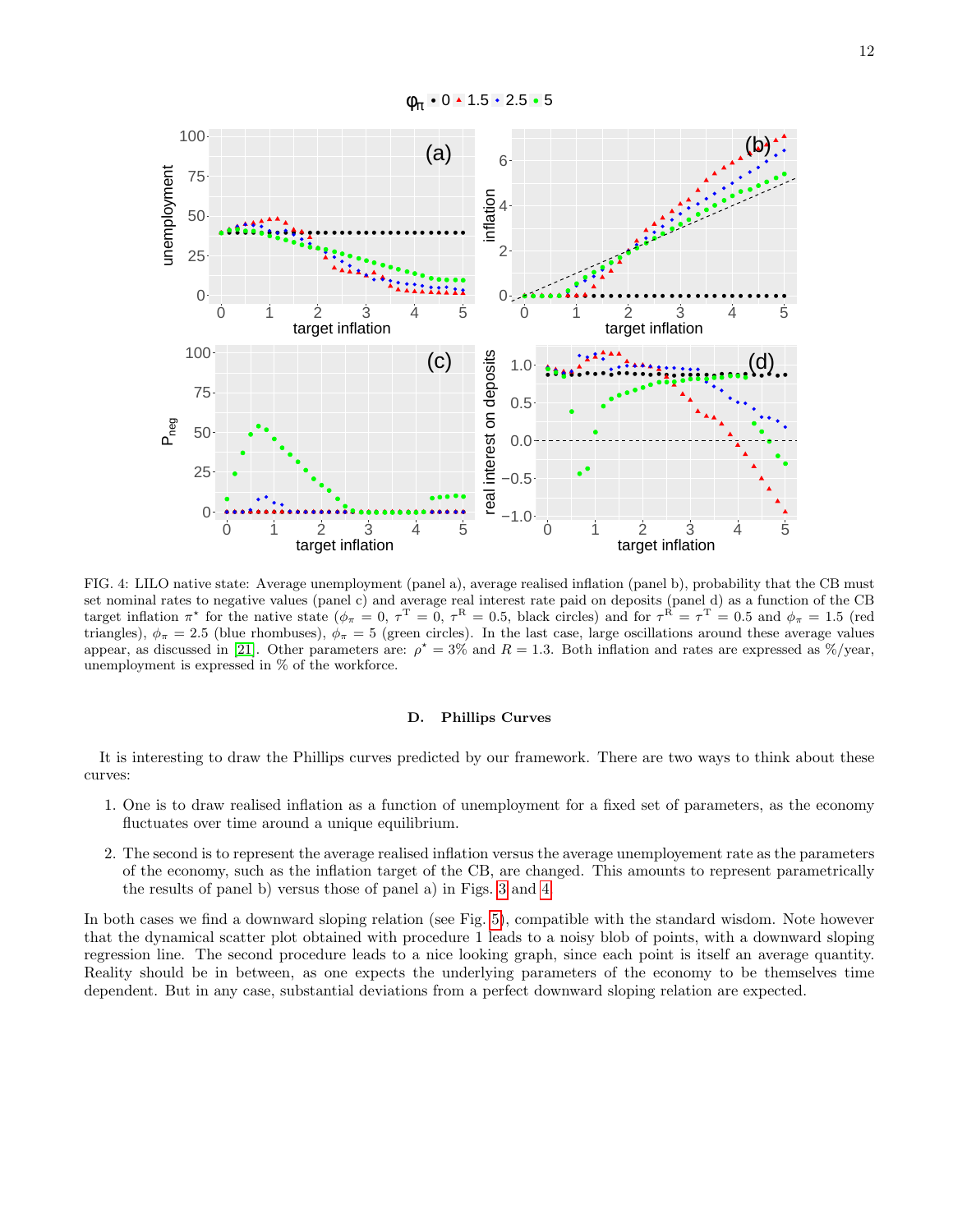

<span id="page-12-2"></span>FIG. 5: Phillips curves, following two procedures: (Left) scatter plot of inflation vs. unemployement during the time evolution of the economy around a single equilibrium, obtained with  $R = 1.3$ ,  $\rho^* = 3\%$ ,  $\phi_{\pi} = 2.5$  and  $\pi^* = 4\%$ , and  $\tau^T = \tau^R = 0.5$ . (Right) scatter plot of the average inflation vs. average unemployment, extracted from panel b) and panel a) of Figs. [3](#page-9-0) and [4,](#page-11-1) both for  $\phi_{\pi} = 2.5$ .

#### <span id="page-12-0"></span>E. Discussion

The results of this section suggest that independently of the nature of its native state, low inflation targets are detrimental to a CB-controlled economy.<sup>10</sup> Interestingly, our results show that a situation where the realised inflation is lower than the target inflation cannot be optimal; in fact, realised inflation should rather overshoot target inflation on average (at least up to the point where savings are wiped out by inflation). This is the case for example in the LILO state discussed above, when unemployment reaches 8% for a target inflation of 4%, and a realised inflation of 5% (see Fig. [4](#page-11-1) for  $\phi_{\pi} = 2.5$ ).

Note that the coefficients  $\tau^{\text{R}}$  and  $\tau^{\text{T}}$ , which here have been assumed to be constant for simplicity, should in reality be time dependent and related to other quantities in the model. For example, persistent inflation overshoots may result in a loss in the credibility of CB, which in the present model means an increase of the value of  $\tau^R$  and/or a decrease of  $\tau^{\text{T}}$ , as economic agents start looking for guidance in past realised inflation rather than in the CB target.

Such an increase can lead to a run-away inflation state (see Fig. [2\)](#page-8-1), which cannot be controlled anymore using Taylor-rule based policies. Within our model, such an hyper-inflation scenario can be tamed if firms do not fully index wages on expected inflation (i.e. set the parameter  $g$  to a value less than unity in Eq. [\(13\)](#page-6-3)). This has the effect of reducing realised inflation as households reduce consumption, pushing the hyper-inflation threshold  $\tau^{\dagger}$  to higher values (for example,  $\tau^{\dagger} \approx 1.4$  for  $g = 0.5$ ). The smoothing parameter  $\omega$  might itself depend on inflation, as more volatility inflation could lead agents to become more short-sighted, such that  $\omega \to 1$ . It would therefore be extremely interesting to extend the present model to include a dynamic coupling between  $\tau^R$ ,  $\tau^T$ , and the target and realised inflation, as well as a dynamic dependence of q and  $\omega$  on inflation. We leave such a study for future work.

## <span id="page-12-1"></span>VI. COMPARISON WITH DSGE & CONCLUSION

The issue of an optimal inflation target has only recently been considered within the mainstream DSGE macroeconomic model [\[33,](#page-18-2) [34\]](#page-18-3) (see also [\[27\]](#page-17-19) for a direct comparison of ABMs and DSGE models on a related topic). In this framework, the main cost of inflation comes from price dispersion and is a consequence of the following string of assumptions [\[33\]](#page-18-2): a) firms face friction costs and cannot update their prices as often as they would like; b) inflation leads to a stronger dispersion of (stale) prices across different sectors of the economy; c) stronger price deviations

<sup>&</sup>lt;sup>10</sup> We should again insist that the numbers quoted should not be taken at face value since no attempt has been made to calibrate Mark-0 on real data. In particular, the chosen elementary time scale of 6-months is quite arbitrary but directly scales all inflation and interest rates.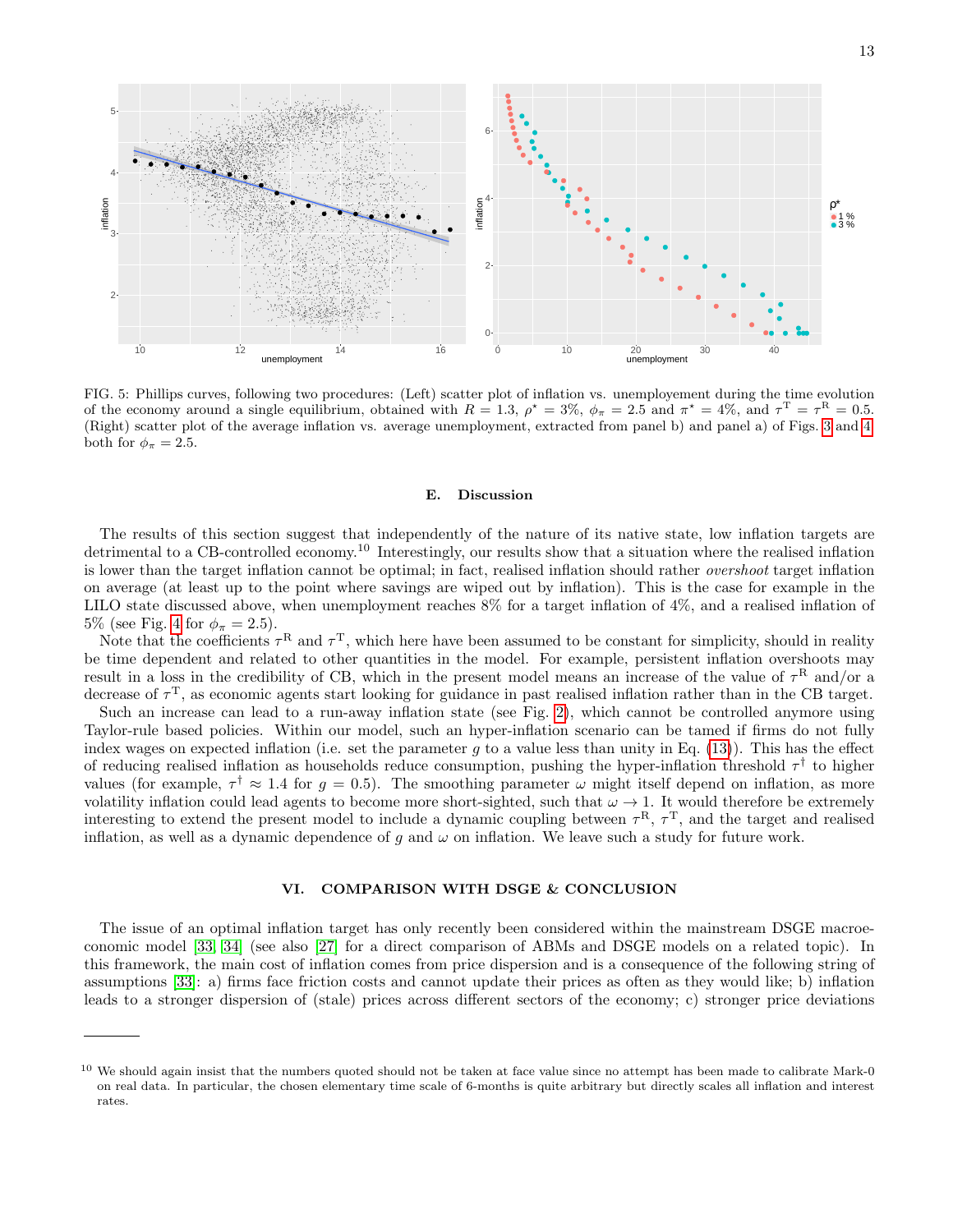

<span id="page-13-0"></span>FIG. 6: Effect of inflation on output in the DSGE model, following [\[7,](#page-17-7) [36\]](#page-18-4). All parameters are as in [\[7\]](#page-17-7), but the subjective discount factor  $\beta$  is changed from 0.998 (corresponding to a horizon of 125 years) to 0.95 (corresponding to a horizon of 5 years). In the former case, inflation causes output to decrease except for a very small window  $\pi < 0.12\%$ /year, invisible in the graph. A shorter horizon leads to a positive marginal effect of the inflation on output as long as  $\pi < 5.2\%$ .

from equilibrium lowers economic efficiency.

However, while crucial in determining the optimal inflation rate within DSGE, such a dispersion induced cost has little empirical support [\[35\]](#page-18-5). Embracing the choice of parameters and welfare function made by Coibion et al. [\[7\]](#page-17-7), the optimal inflation rate is found to be 1.5%/year. This number is highly dependent on the assumption made about the subjective discount factor  $\beta$  used by the representative household, i.e. how far in the future do economic agents assess the consequences of their present decision. In many DSGE calibrations, the discounting horizon is extremely long, for example 125 years (!) in Ref. [\[7\]](#page-17-7). Although rooted in market efficiency arguments and based on the value of historical rates, such an enormous time scale is in our eyes totally unreasonable. In line with the behavioral arguments used to construct ABMs, where agents are assumed to be myopic, we believe that this time scale should be rather on the scale of a few – perhaps 5 – years. This substantially changes the conclusions of DSGE models, as the total output would then be an increasing function of inflation up to 5.2%, see Fig. [6.](#page-13-0)

The fact that a higher inflation tends to stabilize the Mark-0 economy is fully consistent with our previous results [\[19,](#page-17-14) [21\]](#page-17-15). Increasing the inflation rate discourages savings and motivates indebted firms to continue their business, with the effect of lowering the unemployment rate and increasing global output. Hence, Mark-0 emphasizes the benefits of inflation while it completely neglects all inflation costs, including the price dispersion induced cost present (but probably overestimated) in DSGE models.

More fundamentally, the most interesting difference between the DSGE and ABM modelling strategies is that the nature of native state of the economy is *itself* an output of the ABM. This emergent state can change radically when the parameters characterizing the micro-behaviour of the different agents are only slightly modified. For example the LILO, HIHO or hyper-inflation states considered in this paper are emergent properties of the model, and not postulated a priori. Not surprisingly, a rough knowledge of where the economy is "naturally" poised to go is needed to determine an adequate monetary policy. Trying to steer the economy too far from its native state is detrimental (as for the HIHO state) or even lead to instabilities and crises (see [\[21\]](#page-17-15)). Quite interestingly, we have even found non-ergodic regions where the economy can be either in a LILO state or in a HIHO state depending on the initial conditions. This corresponds to potentially fragile situations where monetary policy could become extremely tricky.

Mark-0 is a bare-bone ABM where many important effects are left out, that need to be considered in future studies. For example the network structure of firms [\[37,](#page-18-6) [38\]](#page-18-7) and the feedback of investment on growth are clearly among the most urgent ingredients to be added in Mark-0. The difference with DSGE is that missing effects are straightforward to include in an ABM, while quite a bit of arm-twisting is usually necessary to include them in a DSGE framework without ruining the mathematical tractability of the model. In this sense, the much touted "micro-founded" nature of DSGE is quickly buried under a number of ad-hoc assumptions (such as Calvo's sticky price mechanism [\[39\]](#page-18-8)), which are not much more convincing than the equally ad-hoc assumptions made in ABMs.

In any case, the main result of our study is that the optimal inflation rate could be somewhat higher than the currently accepted 2% target. One clear symptom of a too-low target is a persistent under-realisation of inflation, perhaps similar to the current macroeconomic situation in the U.S. and in Europe. In our model, this predicament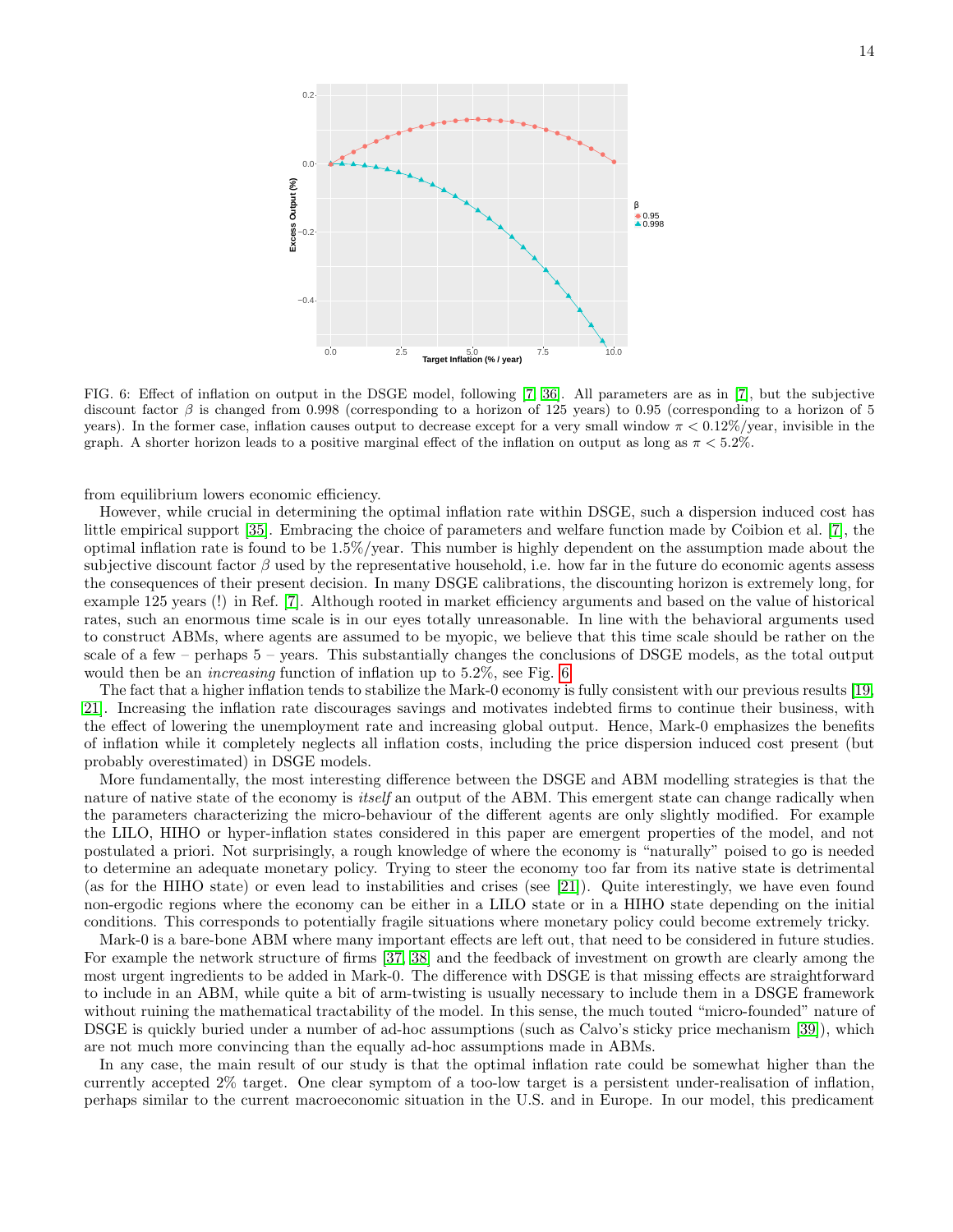is alleviated by higher inflation targets that are found to improve both unemployment/output and negative interest rate episodes, up to the point where persistent over-realisation of inflation would lead to a loss of faith in the Central Bank and potential instabilities.

Although our results are based on an arguably over-simplified model, it certainly militates for more work along these lines [\[12,](#page-17-10) [40\]](#page-18-9). After all, DSGE models are themselves over-simplified and, as recently emphasized by O. Blanchard [\[8,](#page-17-8) [41\]](#page-18-10), they have to become less imperialistic and accept to share the scene with other approaches to modelisation.

### <span id="page-14-0"></span>Acknowledgments

The input and comments of O. Blanchard, R. Bookstaber, H. Dawid, D. Delli Gatti, D. Farmer, R. Farmer, X. Gabaix, C. Hommes and A. Kirman have been extremely useful. We also thank the anonymous referees and commentators of the first version of this paper, their comments have helped improving its quality.

## <span id="page-14-1"></span>Appendix A: Pseudo-code of Mark 0 with inflation expectations

We present here the pseudo-code for the Mark 0 code described in Sec. [III.](#page-2-1) The source code is available on demand.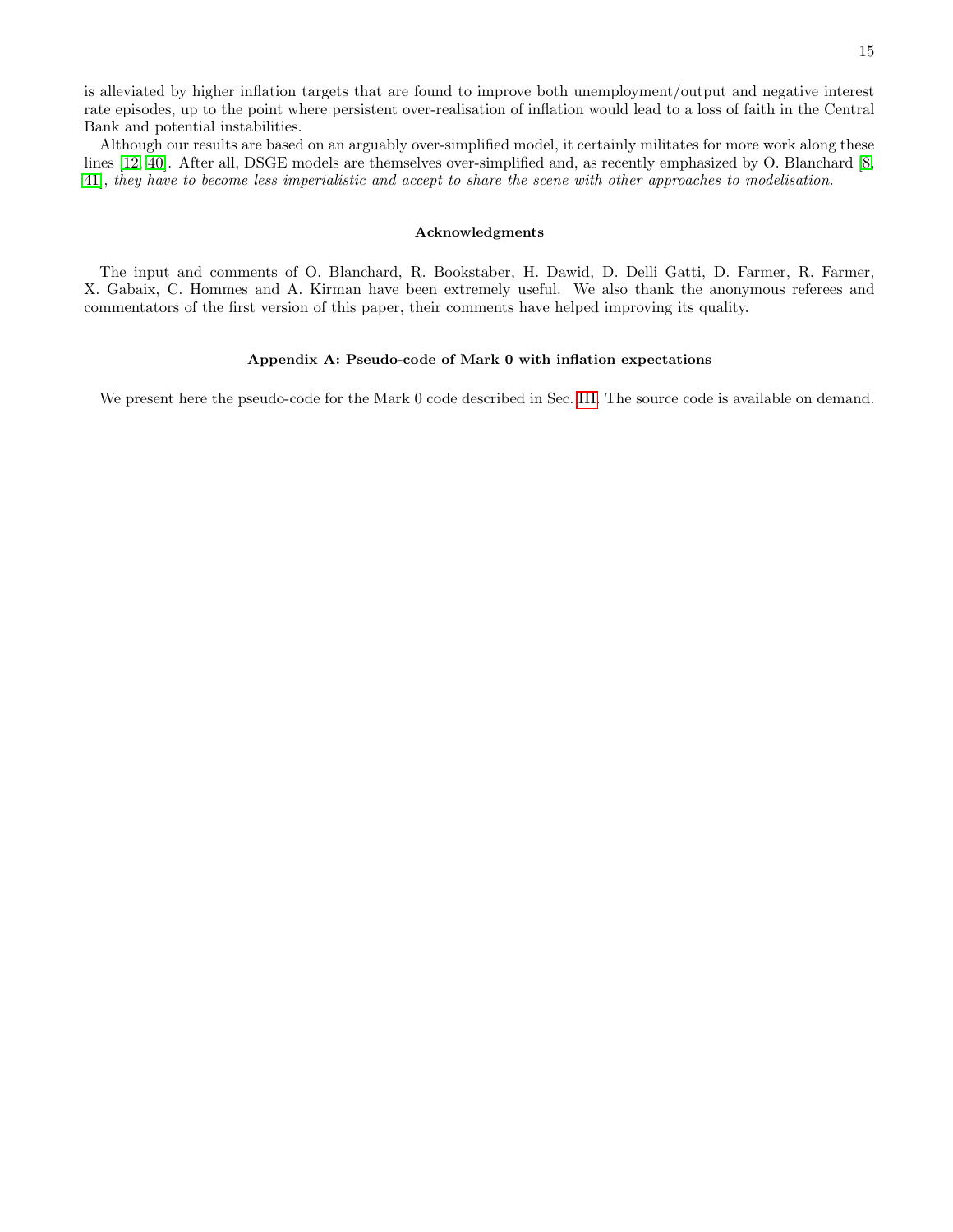### Algorithm 1 Mark 0

**Require:**  $N_F(10000)$ ;  $c_0(0.5)$ ;  $\beta(2)$ ;  $\gamma(0.1)$ ; R;  $\eta_+^0(R\eta_-^0)$ ;  $\eta_-^0(0.2)$ ;  $\delta(0.02)$ ;  $\Theta(3)$ ;  $\varphi(0.1)$ ;  $f(0.5)$ ;  $\alpha_c(4)$ ;  $\phi_\pi$ ;  $\alpha_\Gamma(50)$ ;  $\Gamma_0(0)$ ;  $\pi^*$ ;  $\rho^*$ ;  $\omega(0.2)$ ;  $g(1)$ ;  $\tau^R$ ;  $\tau^T$ ;  $T(10000)$ . Numbers between paretheses indicate the value used for the present work, the parameters with no default number have been varied in this work. We start computing averages after  $T_{eq}(5000)$  time steps.  $\triangleright$  Initialization  $Y_0 \leftarrow 0.1 + 0.9$ random for  $(i \leftarrow 0; i < N_{\mathrm{F}}; i \leftarrow i + 1)$  do  $p[i] \leftarrow 1 + 0.1(2 \text{random} - 1)$  $Y[i] \leftarrow Y_0 + 0.1(2 \text{random} - 1)$  $D[i] \leftarrow Y_0$  $W[i] \leftarrow 1$   $\triangleright$  Initial employment is random  $\mathcal{E}[i] \leftarrow 2W[i]Y[i]$  random  $\mathcal{P}[i] \leftarrow p[i] \min(D[i], Y[i]) - W[i]Y[i]$  $a[i] \leftarrow 1$  . binary variable: active (1) / inactive (0) firm end for  $S \leftarrow N_{\text{F}} - \sum_{i} \mathcal{E}[i]$ if  $\phi_{\pi} == 0$  then  $\pi^* \leftarrow 0$  $\tau^T \leftarrow 0$ end if  $\Box$  Main loop for  $(t \leftarrow 1; t \leq T; t \leftarrow t + 1)$  do  $\varepsilon \leftarrow \frac{1}{N_{\text{F}}} \sum_i Y[i]$  $u \leftarrow \underline{1} - \varepsilon$  $\bar{p} \leftarrow \frac{\sum_i p[i]Y[i]}{\sum_i Y[i]}$  $\frac{\sum_i Y[i]}{\sum_i W[i]Y[i]}$ <br> $\frac{\sum_i Y[i]}{\sum_i Y[i]}$  $\overline{w}$  $u^*[i] \leftarrow \frac{\exp(\mathbf{W}[i]/\overline{w})}{\sum_i a[i] \exp(\mathbf{W}[i]/\overline{w})} N_{\mathrm{F}} u$  $\exp(\mathop{\rm W}[i]/\overline{w})$  $x^{\text{ema}} \leftarrow \omega x + (1 - \omega)x^{\text{ema}}$  where x are  $\pi, \rho^{\text{d}}, \rho^{\ell}$  $\triangleright$  Central Bank policy  $\widehat{\pi} \leftarrow \tau^{\rm R} \pi^{\rm ema} + \tau^{\rm T} \pi^*$ <br>es  $\leftarrow e^{\star} + \phi$  ( $\pi^{\rm ema}$ )  $\rho_0 \leftarrow \rho^{\star} + \phi_{\pi}(\pi^{\text{ema}} - \pi^*)$  $\Gamma \leftarrow \max \{ \alpha_{\Gamma}(\rho^{\ell,ema} - \hat{\pi}), \Gamma_0 \}$ <br>  $\mathcal{D} \leftarrow \mathcal{E}^- \leftarrow \mathcal{E}^+ \leftarrow 0$  $D \leftarrow \mathcal{E}^- \leftarrow \mathcal{E}^+ \leftarrow 0$  . Firms update prices, productions and wages for  $(i \leftarrow 0; i < N_F; i \leftarrow i + 1)$  do if  $a[i] == 1$  then if  $\mathcal{E}[i] > -\Theta W[i] Y[i]$  then  $\mathcal{E}^+ \leftarrow \mathcal{E}^+ + \max \{ \mathcal{E}[i], 0 \}$  $\mathcal{E}^- \leftarrow \mathcal{E}^- - \min \{\mathcal{E}[i], 0\}$  $\Phi[i] \leftarrow -\frac{\mathcal{E}[i]}{W[i]Y[i]}$  $\eta_+ \leftarrow [\![\eta_+^0(1-\Gamma \Phi[i])]\!]$  $\eta_- \leftarrow \llbracket \eta_-^0(1 + \Gamma \Phi[i]) \rrbracket$ if  $Y[i] < D[i]$  then if  $\mathcal{P}[i]>0$  then  $W[i] \leftarrow W[i][1 + \gamma(1 - \Gamma \Phi[i])\varepsilon \text{ random}]$  $W[i] \leftarrow \min \{W[i], (P[i] \min [D[i], Y[i]] + \rho^d \max \{E[i], 0\} + \rho^{\ell} \min \{E[i], 0\})/Y[i]\}$ end if  $Y[i] \leftarrow Y[i] + \min\{\eta_+(D[i] - Y[i]), u^*[i]\}$ if  $p[i] < \overline{p}$  then  $p[i] \leftarrow p[i](1 + \gamma \text{ random})$ end if else if  $Y[i] > D[i]$  then if  $\mathcal{P}[i] < 0$  then  $W[i] \leftarrow W[i][1 - \gamma(1 + \Gamma \Phi[i])u \text{ random}]$ end if  $Y[i] \leftarrow \max\{0, Y[i] - \eta_{-}(D[i] - Y[i])\}$ if  $p[i] < \overline{p}$  then  $p[i] \leftarrow p[i](1 - \gamma \text{ random})$ end if end if  $p[i] \leftarrow p[i](1+\hat{\pi})$  $W[i] \leftarrow W[i](1 + g\hat{\pi})$  $W[i] \leftarrow \max(W[i], 0)$ else if  $\mathcal{E}[i] \le -\Theta W[i] Y[i]$  then  $a[i] \leftarrow 0$ 

end if end if

```
end for
```
 $\mathcal{D} \leftarrow \mathcal{D} - \mathcal{E}[i]$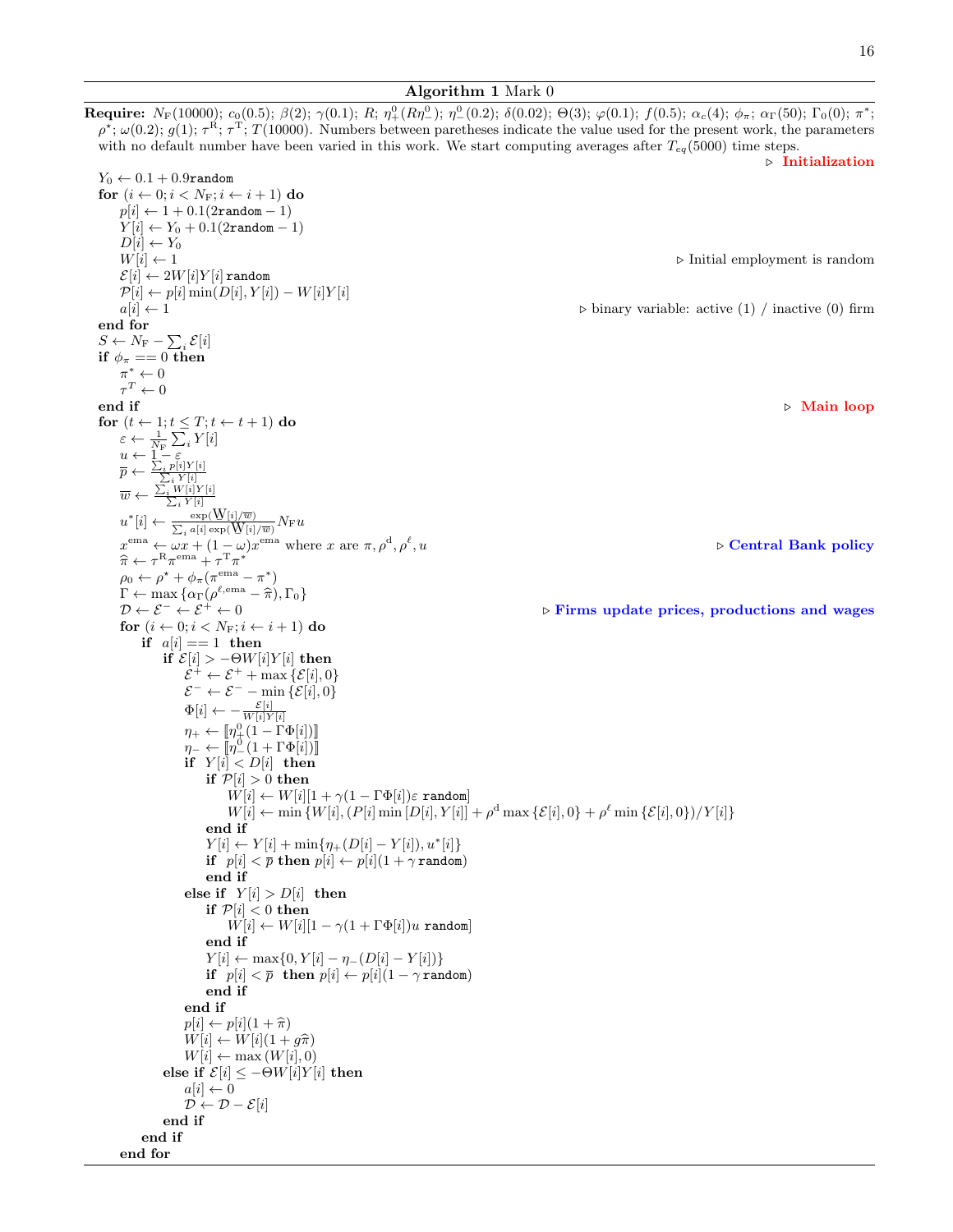## Algorithm 2 Mark0 (continued)

 $u \leftarrow 1 - \frac{1}{N_F} \sum_i$  $\triangleright$  Update u and  $\overline{p}$  $\overline{p} \leftarrow \frac{\sum_i p[i]Y[i]}{\sum_i Y[i]}$  $\triangleright$  Private bank sets interest rates  $\rho^{\ell} = \rho_0 + (1 - f) \mathcal{D} / \mathcal{E}^{-1}$  $\rho^{\rm d} = \frac{\rho^{\ell} \mathcal{E}^{-} - \mathcal{D}}{S + \mathcal{E}^{+}}$  $\triangleright$  Households decide the demand  $S \leftarrow (1+\rho^{\rm d})S + \sum_i W[i]Y[i]$  $c \leftarrow c_0[1 + \alpha_c(\hat{\pi} - \hat{\rho}^{\text{d,ema}})]$  $C_B \leftarrow cS$ for  $(i \leftarrow 0; i < N_F; i \leftarrow i + 1)$  do  $D[i] \leftarrow \frac{C_B a[i] \exp(-\mathrm{p}[i]/\overline{p})}{p[i] \sum_i a[i] \exp(-\mathrm{p}[i]/\overline{p})}$  $\overline{p[i] \sum_i a[i] \exp(-\underline{p}[i]/\overline{p})}$  $\triangleright$  Inactive firms have no demand end for  $\triangleright$  Accounting  $\mathcal{E}^+ \leftarrow 0$ for  $(i \leftarrow 0; i < N_F; i \leftarrow i + 1)$  do if  $a[i] == 1$  then  $S \leftarrow S - p[i] \min\{Y[i], D[i]\}$  $\mathcal{P}[i] \leftarrow p[i] \min\{Y[i], D[i]\} - W[i]Y[i] + \rho^{\text{d}} \max\{\mathcal{E}[i], 0\} + \rho^{\ell} \min\{\mathcal{E}[i], 0\}$  $\mathcal{E}[i] \leftarrow \mathcal{E}[i] + \mathcal{P}[i]$ if  $\mathcal{P}[i] > 0$  &  $\& \mathcal{E}[i] > 0$  then  $\triangleright$  Pay dividends  $S \leftarrow S + \mathcal{E}[i]$  $\mathcal{E}[i] \leftarrow \mathcal{E}[i] - \mathcal{E}[i]$ end if  $\mathcal{E}^+ \leftarrow \mathcal{E}^+ + \max \{ \mathcal{E}[i], 0 \}$ end if end for  $\triangleright$  Revivals  $\mathcal{R} \leftarrow 0$ for  $(i \leftarrow 0; i < N_F; i \leftarrow i + 1)$  do if  $a[i] == 0$  then if random  $\langle \varphi \rangle$  then  $Y[i] \leftarrow u$  random  $a[i] \leftarrow 1$  $P[i] \leftarrow \overline{p}$  $W[i] \leftarrow \overline{w}$  $\mathcal{E}[i] \leftarrow W[i]Y[i]$  $\mathcal{R} \leftarrow \mathcal{R} + \mathcal{E}[i]$  $\mathcal{E}^+ \leftarrow \mathcal{E}^+ + \max \{ \mathcal{E}[i], 0 \}$ end if end if end for for  $(i \leftarrow 0; i < N_F; i \leftarrow i + 1)$  do if  $a[i] == 1$  then if  $\mathcal{E}[i] > 0$  then  $\mathcal{E}[i] \leftarrow \mathcal{E}[i] - \mathcal{RE}[i]/\mathcal{E}^+$ end if end if end for end for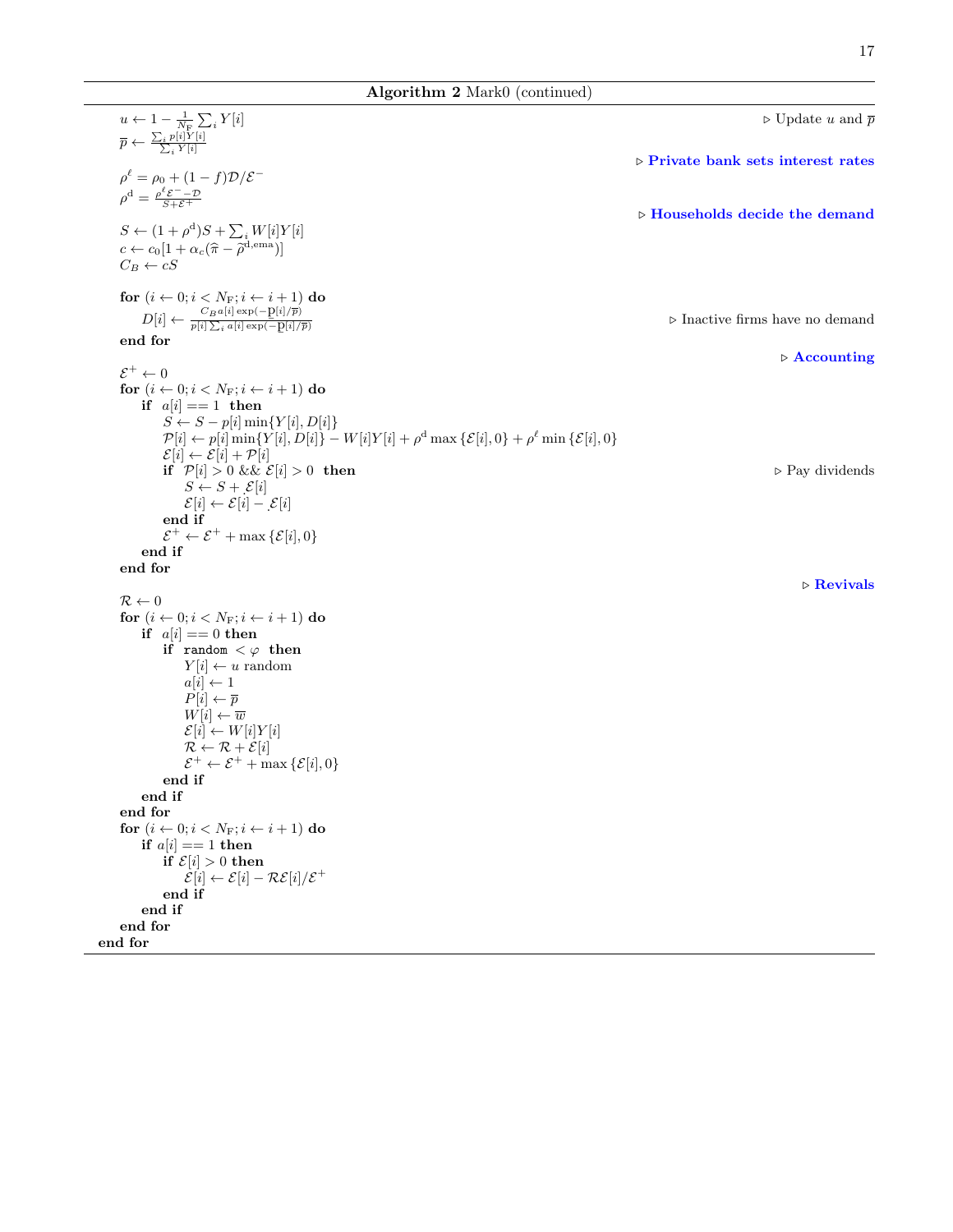- <span id="page-17-1"></span><span id="page-17-0"></span>[1] O. Blanchard, IMF Survey Interview, <http://www.imf.org/en/News/Articles/2015/09/28/04/53/soint021210a>, February 12, (2010)
- <span id="page-17-2"></span>[2] L. Ball, The Case for a Long-Run Inflation Target of Four Percent, IMF Working Paper (2014).
- <span id="page-17-3"></span>[3] B. Bernanke, Modifying the Fed's policy framework: Does a higher inflation target beat negative interest rates?, [https:](https://www.brookings.edu/blog/ben-bernanke) [//www.brookings.edu/blog/ben-bernanke](https://www.brookings.edu/blog/ben-bernanke) (2016).
- <span id="page-17-4"></span>[4] Financial Times, <https://www.ft.com/content/419c6bc2-537b-11e7-9fed-c19e2700005f>, June 19 (2017)
- <span id="page-17-5"></span>[5] S. Schmitt-Grohe and M. Uribe, *The Optimal Rate of Inflation*, in Handbook of Monetary Economics, Volume 3B, ed. by B. M. Friedman and M. Woodford, Amsterdam, Holland: Elsevier, 653-722 (2011).
- <span id="page-17-6"></span>[6] see e.g. J. Galí, Monetary Policy, Inflation and the Business Cycle, Princeton University Press (2008).
- <span id="page-17-7"></span>[7] O. Coibion, Y. Gorodnichenko, and J. Wieland, The Optimal Inflation Rate in New Keynesian Models: Should Central Banks Raise Their Inflation Targets in Light of the Zero Lower Bound? Review of Economic Studies 79(4): 1371-1406 (2012).
- <span id="page-17-8"></span>[8] D. Vines, S. Wills, Rebuiding Macroeconomic Theory, Oxford Review of Economic Policy, Volume 34, Numbers 12, 2018
- <span id="page-17-9"></span>[9] D. Colander, P. Howitt, A. Kirman, A. Leijonhufvud, and P. Mehrling, Beyond DSGE models: toward an empirically based macroeconomics. The American Economic Review 98(2): 236-240 (2008).
- <span id="page-17-22"></span>[10] W. Buiter, The unfortunate uselessness of most 'state of the art' academic monetary economics, ft.com/maverecon. Financial Times (2009).
- [11] R. Solow, Building a Science of Economics for the Real World, Prepared Statement to the House Committee on Science and Technology, July 20 (2010).
- <span id="page-17-10"></span>[12] R. Bookstaber, The End of Theory: Financial Crises, the Failure of Economics, and the Sweep of Human Interaction. Princeton University Press (2017).
- <span id="page-17-11"></span>[13] C. Deissenberg, S. van der Hoog, H. Dawid, Eurace: A massively parallel agent-based model of the european economy, Applied Mathematics and Computation, 204: 541-552 (2008); H. Dawid, S. Gemkow, P. Harting, S. van der Hoog, M. Neugarty; The Eurace@Unibi Model: An Agent-Based Macroeconomic Model for Economic Policy Analysis, Working paper, Bielefeld University (2011).
- <span id="page-17-17"></span>[14] G. Dosi, G. Fagiolo, A. Roventini, An evolutionary model of endogenous business cycles, Computational Economics, 27: 3- 24 (2005); G. Dosi, G. Fagiolo, and A. Roventini, Schumpeter meeting Keynes: A policyfriendly model of endogenous growth and business cycles, Journal of Economic Dynamics and Control, 34, 1748-1767 (2010); Dosi, Giovanni, Giorgio Fagiolo, Mauro Napoletano, Andrea Roventini, and Tania Treibich. Fiscal and monetary policies in complex evolving economies Journal of Economic Dynamics and Control 52: 166-189 (2015).
- [15] A. Mandel, S. Furst, W. Lass, F. Meissner, C. Jaeger, Lagom generiC: an agent-based model of growing economies, ECF Working Paper (2009).
- [16] for a comparative review of DSGE and macroeconomic ABMs, see: G. Fagiolo, A. Roventini, Macroeconomic Policy in DSGE and Agent-Based Models, Working Paper (2012).
- <span id="page-17-12"></span>[17] A. G. Haldane, A. E. Turrell, An interdisciplinary model for macroeconomics, Oxford Review of Economic Policy, 34: 219-251 (2018).
- <span id="page-17-13"></span>[18] The Mark I family of models was elaborated in a series of papers and books, in particular: E. Gaffeo, D. Delli Gatti, S. Desiderio, and M. Gallegati, Adaptive Microfoundations for Emergent Macroeconomics, Eastern Economic Journal, 34: 441-463 (2008); D. Delli Gatti, E. Gaffeo, M. Gallegati, G. Giulioni, and A. Palestrini, Emergent Macroeconomics: An Agent-Based Approach to Business Fluctuations, Springer: Berlin, 2008; D. Delli Gatti, S. Desiderio, E. Gaffeo, P. Cirillo, M. Gallegati, Macroeconomics from the Bottom-up, Springer: Berlin (2011).
- <span id="page-17-14"></span>[19] S. Gualdi, M. Tarzia, F. Zamponi, J.-P. Bouchaud, Tipping points in macroeconomic agent-based models, Journal of Economic Dynamics and Control 50, 29-61 (2015).
- <span id="page-17-21"></span>[20] R. Lucas, In defense of the dismal science, The Economist, August 6 (2009).
- <span id="page-17-15"></span>[21] S. Gualdi, M. Tarzia, F. Zamponi, J. P. Bouchaud, Monetary policy and dark corners in a stylized agent-based model, Journal of Economic Interaction and Coordination, 1-31 (2016).
- <span id="page-17-16"></span>[22] O. Blanchard, Where Danger Lurks, Finance & Development, Vol. 51, No. 3, September (2014).
- <span id="page-17-18"></span>[23] I. Salle, M. Yildizoglu, and M.-A. Sénégas. *Inflation targeting in a learning economy: An ABM perspective.*, Economic Modelling 34: 114-128 (2013).
- [24] I. Salle, M.-A. Sénégas, M. Yildizoglu, et al., How transparent about its inflation target should a central bank be? an agent-based model assessment., Cahiers du GREThA, 24:1?41 (2013).
- [25] M. Anufriev, T. Assenza, C. Hommes, and D. Massaro, Interest rate rules and macroeconomic stability under heterogeneous expectations, Macroeconomic Dynamics, 17(8):1574?1604 (2013).
- [26] J. Arifovic, H. Dawid, C. Deissenberg, O. Kostyshyna. Learning Benevolent Leadership in a Heterogenous Agents Economy, Journal of Economic Dynamics and Control 34(9): 1768-1790 (2010).
- <span id="page-17-19"></span>[27] P. De Grauwe, Animal spirits and monetary policy, Exchange Rates and Global Financial Policies, 473-520 (2014).
- <span id="page-17-20"></span>[28] M. Lengnick, Agent-based macroeconomics: A baseline model, Journal of Economic Behavior & Organization 86: 102-120 (2013).
- <span id="page-17-23"></span>[29] Caballero, R. J., Macroeconomics after the crisis: time to deal with the pretense-of-knowledge syndrome. The Journal of Economic Perspectives, 24(4), 85-102 (2010).
- <span id="page-17-24"></span>[30] N. G. Mankiw, Principles of Macroeconomics, Cengage Learning (2014), see in particular Ch. 14.